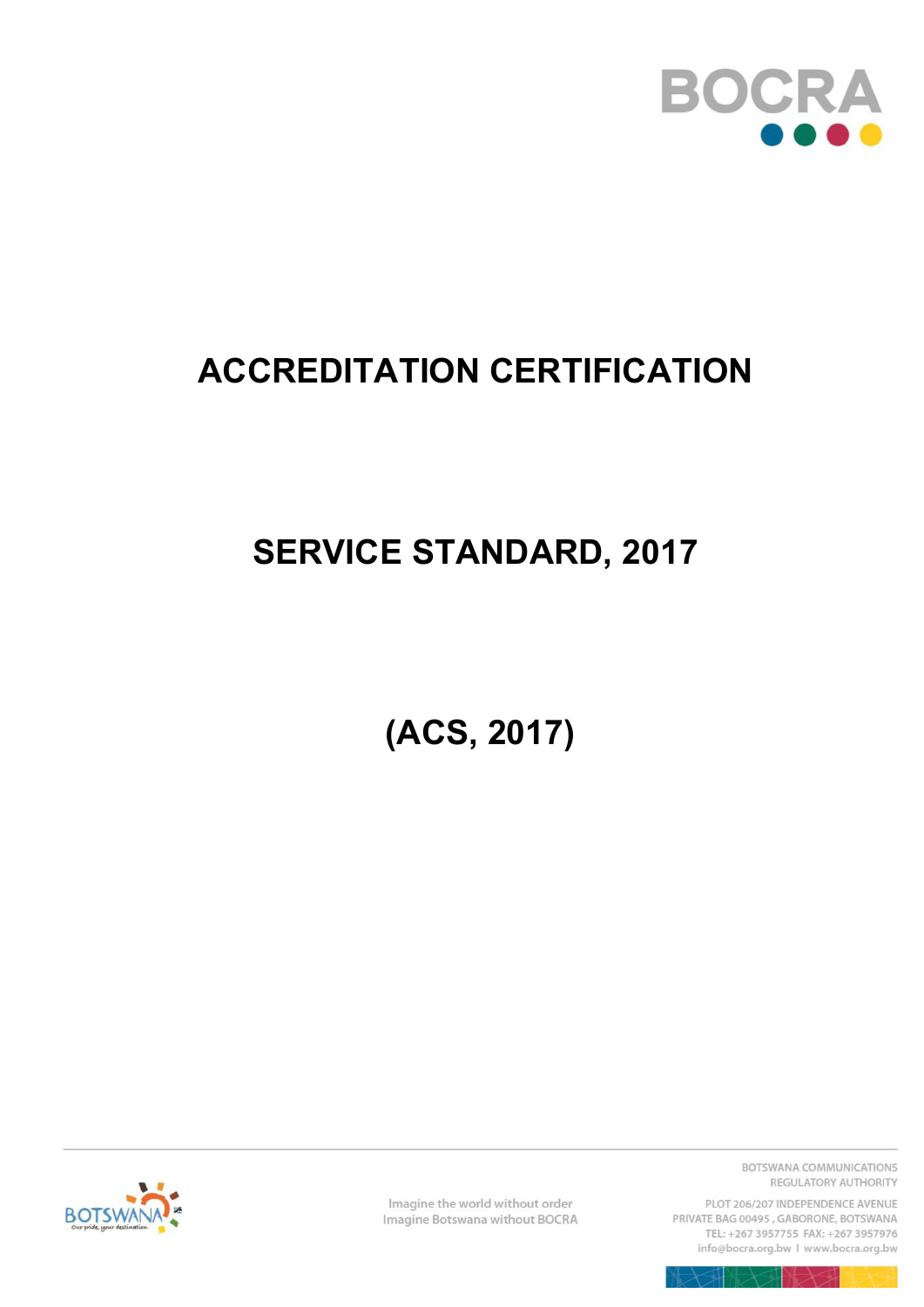# **Table of Contents**

<span id="page-1-0"></span>

| 1.  |        |  |  |  |
|-----|--------|--|--|--|
| 2.  |        |  |  |  |
| 2.1 |        |  |  |  |
|     | 2.1.1  |  |  |  |
|     | 2.1.2  |  |  |  |
|     | 2.1.3  |  |  |  |
|     | 2.1.4  |  |  |  |
| 2.2 |        |  |  |  |
|     | 2.2.1  |  |  |  |
|     | 2.2.2  |  |  |  |
|     | 2.2.3  |  |  |  |
|     | 2.2.4  |  |  |  |
|     | 2.2.5  |  |  |  |
|     | 2.2.6  |  |  |  |
|     | 2.2.7  |  |  |  |
|     | 2.2.8  |  |  |  |
|     | 2.2.9  |  |  |  |
|     | 2.2.10 |  |  |  |
| 2.3 |        |  |  |  |
|     | 2.3.1  |  |  |  |
|     | 2.3.2  |  |  |  |
|     | 2.3.3  |  |  |  |
|     | 2.3.4  |  |  |  |
|     | 2.3.5  |  |  |  |
|     | 2.3.6  |  |  |  |
| 2.4 |        |  |  |  |
|     | 2.4.1  |  |  |  |



Imagine the world without order<br>Imagine Botswana without BOCRA

BOTSWANA COMMUNICATIONS REGULATORY AUTHORITY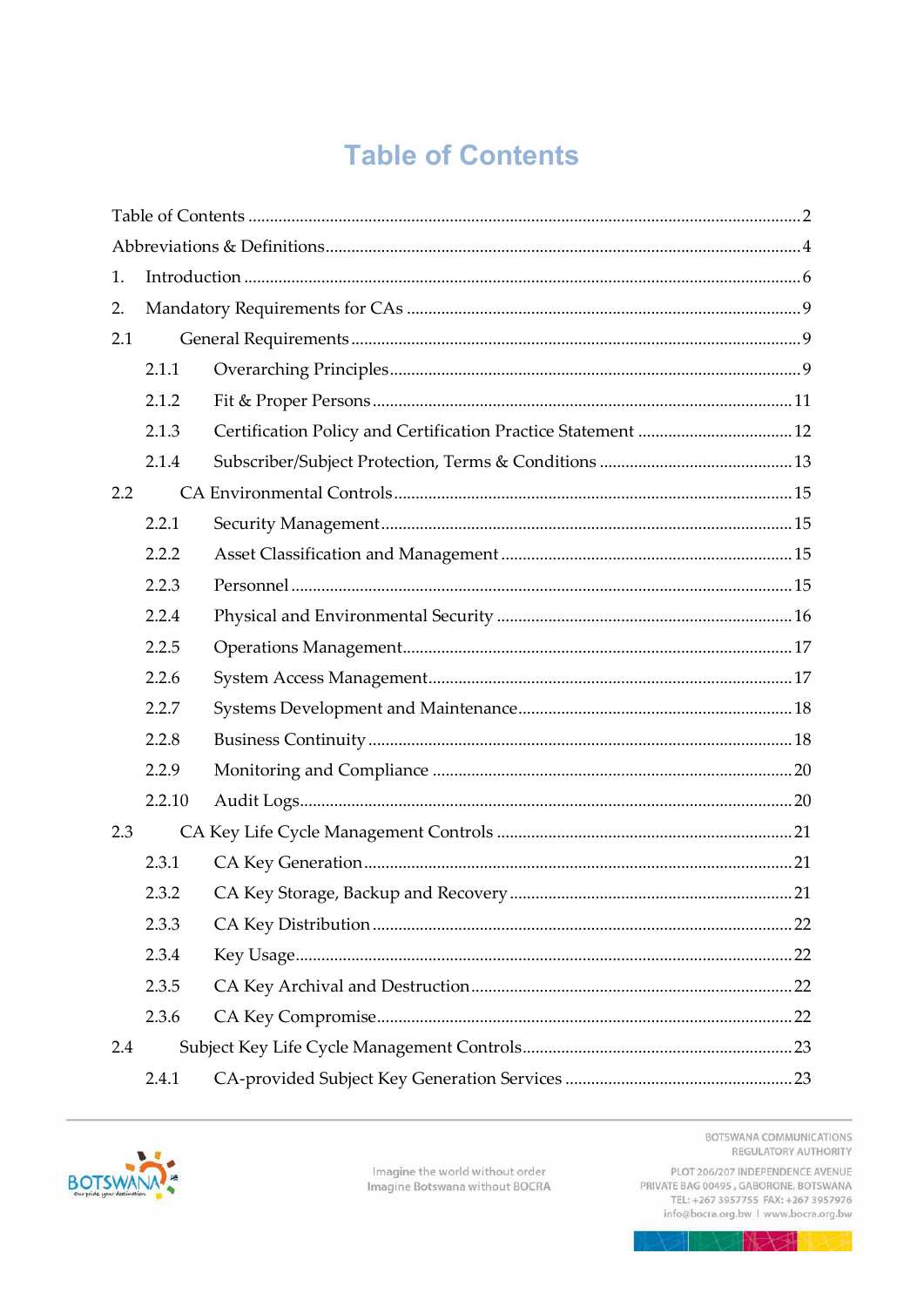|     | 2.4.2 |  |
|-----|-------|--|
|     | 2.4.3 |  |
|     | 2.4.4 |  |
|     | 2.4.5 |  |
| 2.5 |       |  |
|     | 2.5.1 |  |
|     | 2.5.2 |  |
|     | 2.5.3 |  |
|     | 2.5.4 |  |
|     | 2.5.5 |  |
|     | 2.5.6 |  |
|     | 2.5.7 |  |
| 2.6 |       |  |
|     | 2.6.1 |  |

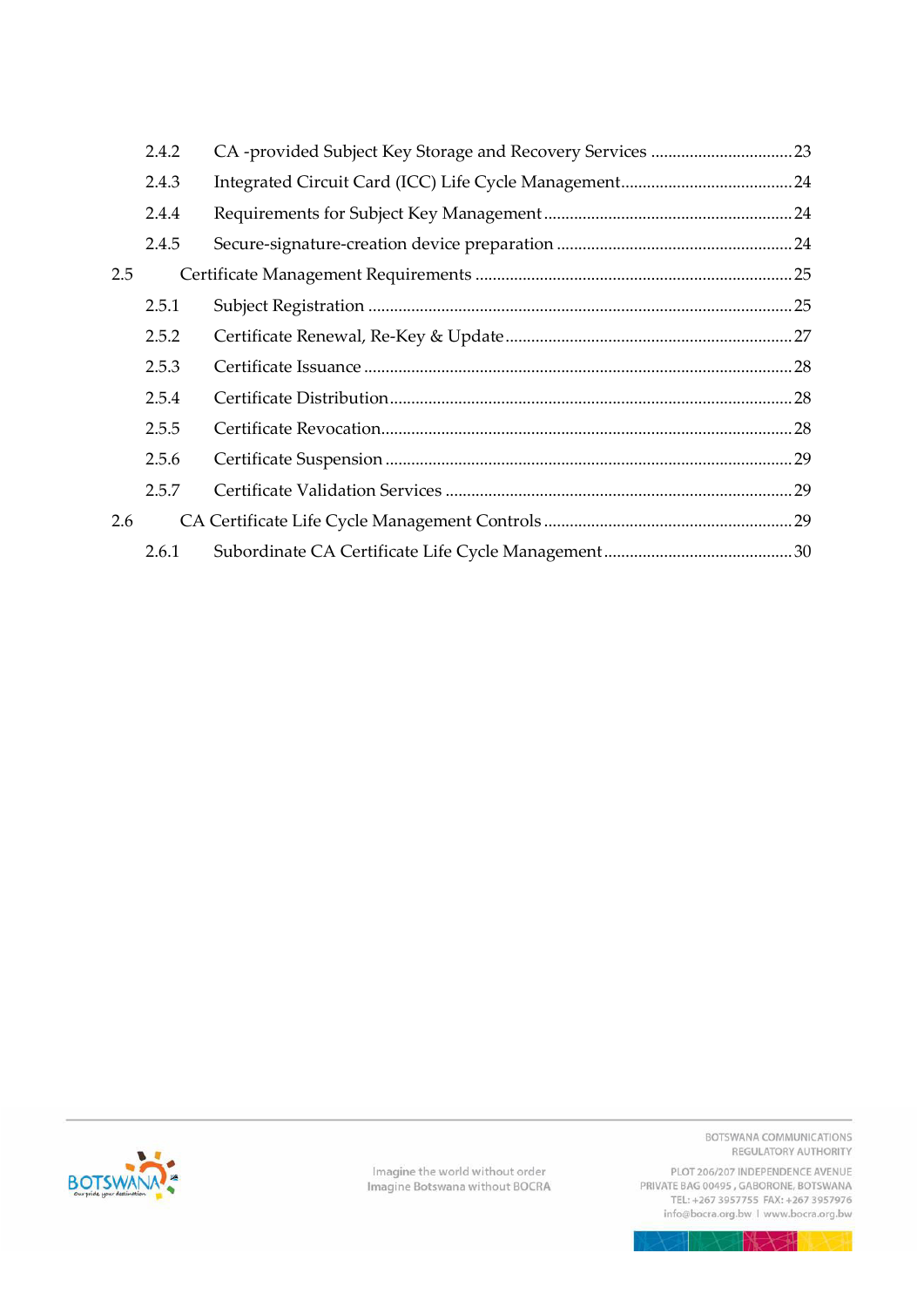# <span id="page-3-0"></span>**Abbreviations & Definitions**

| "Accreditation"                                        | Means accreditation granted under Regulation<br>4 of the Electronic Communications and<br>Transactions Regulations, 2016;                                                                                                    |
|--------------------------------------------------------|------------------------------------------------------------------------------------------------------------------------------------------------------------------------------------------------------------------------------|
| "Act"                                                  | Means the Electronic Communication and<br>Transactions Act.                                                                                                                                                                  |
| "Auditor"                                              | Means an independent audit firm appointed by<br>the BOCRA in accordance with the Act and<br>Regulations                                                                                                                      |
| "BOCRA"                                                | <b>Means the Communications Regulatory</b><br>Authority established under section 3 of the<br><b>Communications Regulatory Authority Act;</b>                                                                                |
| "Certification<br><b>Authority</b> " or CA             | means Secure Electronic Signature Providers<br>who satisfy the requirements of Schedule 2 of<br>the Regulations in the manner detailed in<br>these ACS Standards and accredited in<br>accordance with Section 25 of the Act; |
| "Certification<br><b>Practice</b><br><b>Statement"</b> | Means a statement issued by a Certification<br>Authority (CA) specifying the process of issuing<br>certificates.                                                                                                             |
| "ETSI TS 101 456"                                      | <b>Means the European Telecommunications</b><br>Standards Institute (ETSI) "Policy requirements<br>for certification authorities issuing qualified<br>certificates" issued by ETSI.                                          |
| "ISO21188:2006"                                        | <b>Means International Standard Organisation</b><br>(ISO) (Public key infrastructure for financial<br>services - Practices and policy framework)<br>issued by ISO.                                                           |
| "CA certificate"                                       | Means a certificate which conforms to the<br>requirements of Schedule 2 of the<br>Regulations in the manner detailed in these<br><b>ACS Standards.</b>                                                                       |
| "Signature creation<br>device" (SCD)                   | Means a secure electronic signature creation<br>device which conforms to the requirements of<br>Schedule 2 of the Regulations in the manner<br>detailed in these ACS Standards.                                              |



Imagine the world without order<br>Imagine Botswana without BOCRA

BOTSWANA COMMUNICATIONS REGULATORY AUTHORITY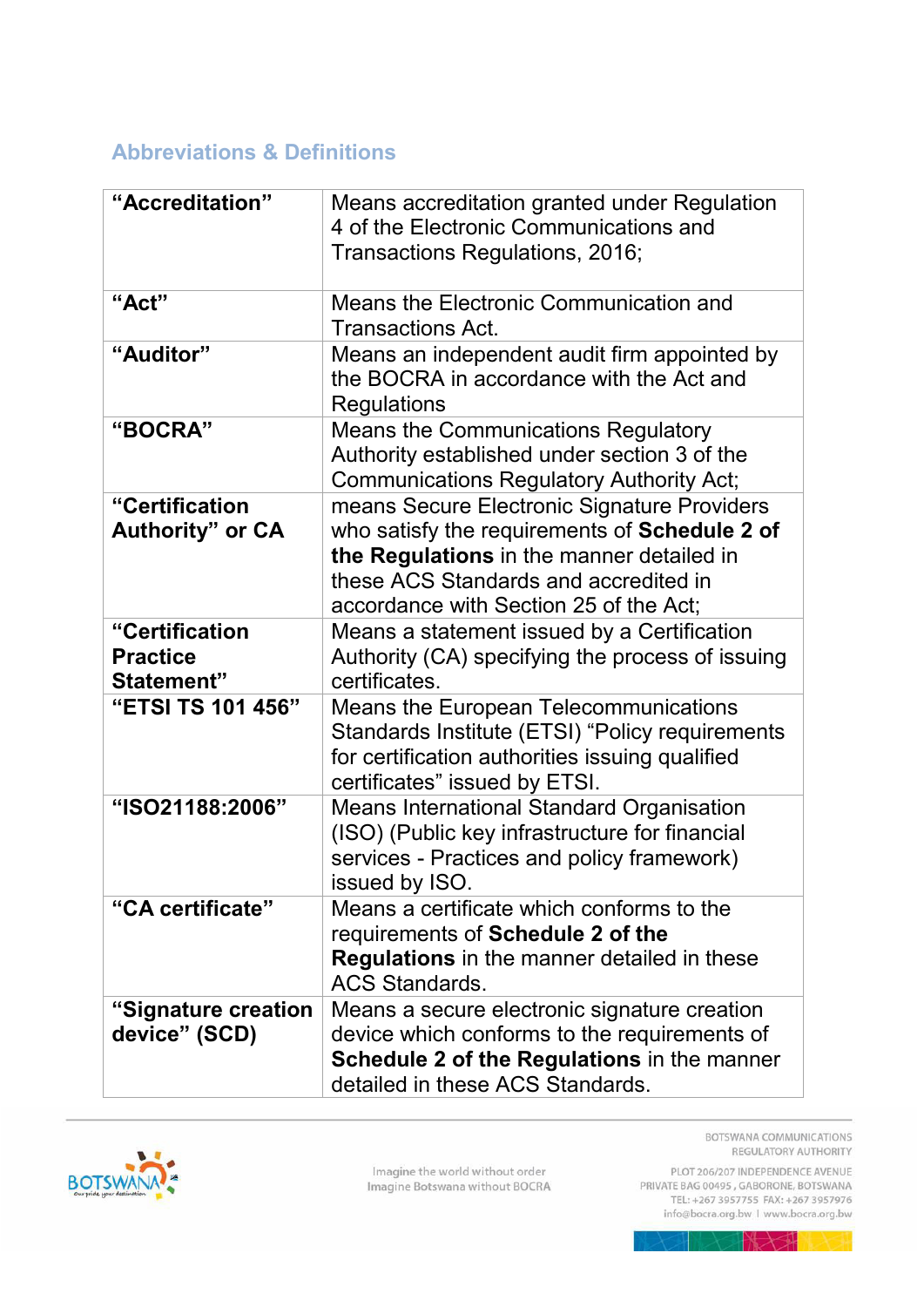| "Regulations"            | Means the Electronic Communications and<br>Transactions Regulations, 2016, (Statutory<br>Instrument No. 42 of 2016).                                                                                                                                                                                                                                                                                                                                              |
|--------------------------|-------------------------------------------------------------------------------------------------------------------------------------------------------------------------------------------------------------------------------------------------------------------------------------------------------------------------------------------------------------------------------------------------------------------------------------------------------------------|
| "Signatory"              | Means a person who holds a secure electronic<br>signature creation device and acts either on his<br>or her own behalf or on behalf of another<br>person.                                                                                                                                                                                                                                                                                                          |
| <b>Significant owner</b> | Means an individual or body corporate holding a<br>shareholding of more than ten per cent (10%) of<br>the voting rights in the Certification Authority.                                                                                                                                                                                                                                                                                                           |
| "the ACS<br>Standards"   | <b>Means the Accredited Certification Service</b><br>Standards published by the Authority in<br>accordance with Regulations, Schedule 1                                                                                                                                                                                                                                                                                                                           |
| "Trusted<br>Personnel"   | Means employees who have direct<br>responsibilities for the day-to-day operations,<br>security and performance of the certification<br>service provider, or whose duties directly<br>involve the issuance, renewal, suspension,<br>revocation of certificates, the process of<br>identification of any person requesting a<br>certificate, the creation of private keys or the<br>administration of the certification service<br>provider's computing facilities. |



Imagine the world without order<br>Imagine Botswana without BOCRA

BOTSWANA COMMUNICATIONS REGULATORY AUTHORITY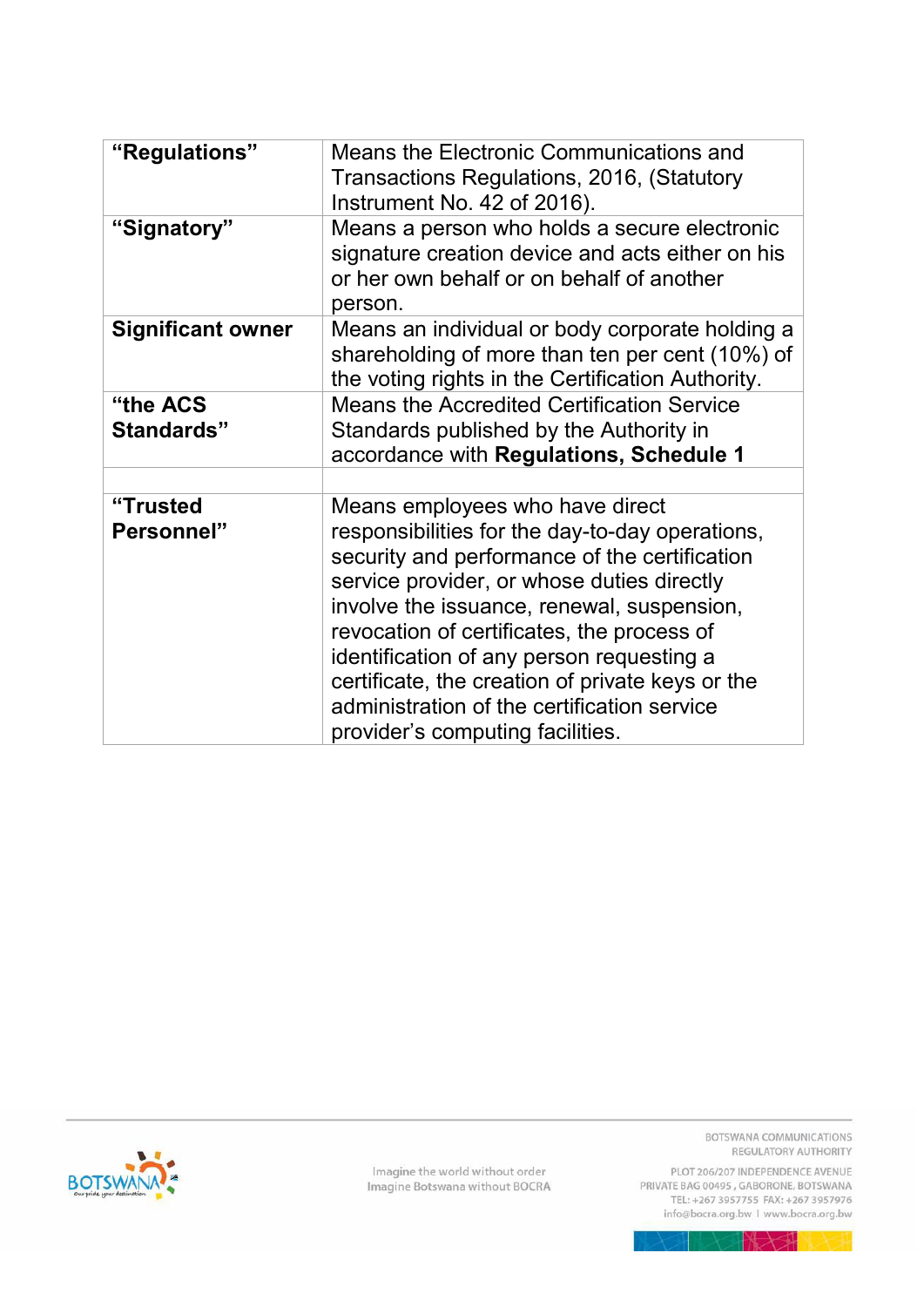# <span id="page-5-0"></span>**1. Introduction**

- 1.1 Electronic commerce developed globally at a fast pace to become a pre-eminent way of conducting business. The successful uptake of this way of doing business was a result of the internationalisation of markets and the realisation that through electronic commerce, one could not only purchase products and services that were not available in one's immediate location, but also market and sell products and services worldwide, thereby dramatically increasing the potential customer base for a business. The possibility for consumers to purchase from foreign jurisdictions and for producers to sell to foreign jurisdictions has also proved itself to be a formidable way of increasing competitive efficiency and has resulted in better standards of living for societies who have embraced this way of doing business.
- 1.2 Electronic Commerce prospects, however, are unachievable without a good underlying and enabling legal framework, based on international best practices. For this reason, the **Electronic Communications and Transactions Act** ("**the Act**") was enacted by Botswana in 2014, thereby giving the country a foundation from which to start capitalising on the opportunities offered by electronic commerce ("**e-Commerce**"). The Act, however, required a set of subsidiary legislation in order to properly give effect to certain elements of the principal legislation; thus, the **Electronic Communications and Transactions Regulations** ("**the Regulations**") Statutory Instrument No. 42 of 2016 has been published on 8<sup>th</sup> April 2016.
- 1.3 A major part of the Regulations deals with electronic signatures, a fundamental element of e-Commerce. Electronic signatures are vital because they provide the ability to identify the originator of an electronic document and to signify acceptance of the contents of that document in the same manner and at least to the same extent that this is possible with a traditional handwritten signature. Whilst the term 'electronic signature' is an extensive term which can incorporate any type of signature done in an electronic



Imagine the world without order Imagine Botswana without BOCRA **ROTSWANA COMMUNICATIONS** REGULATORY AUTHORITY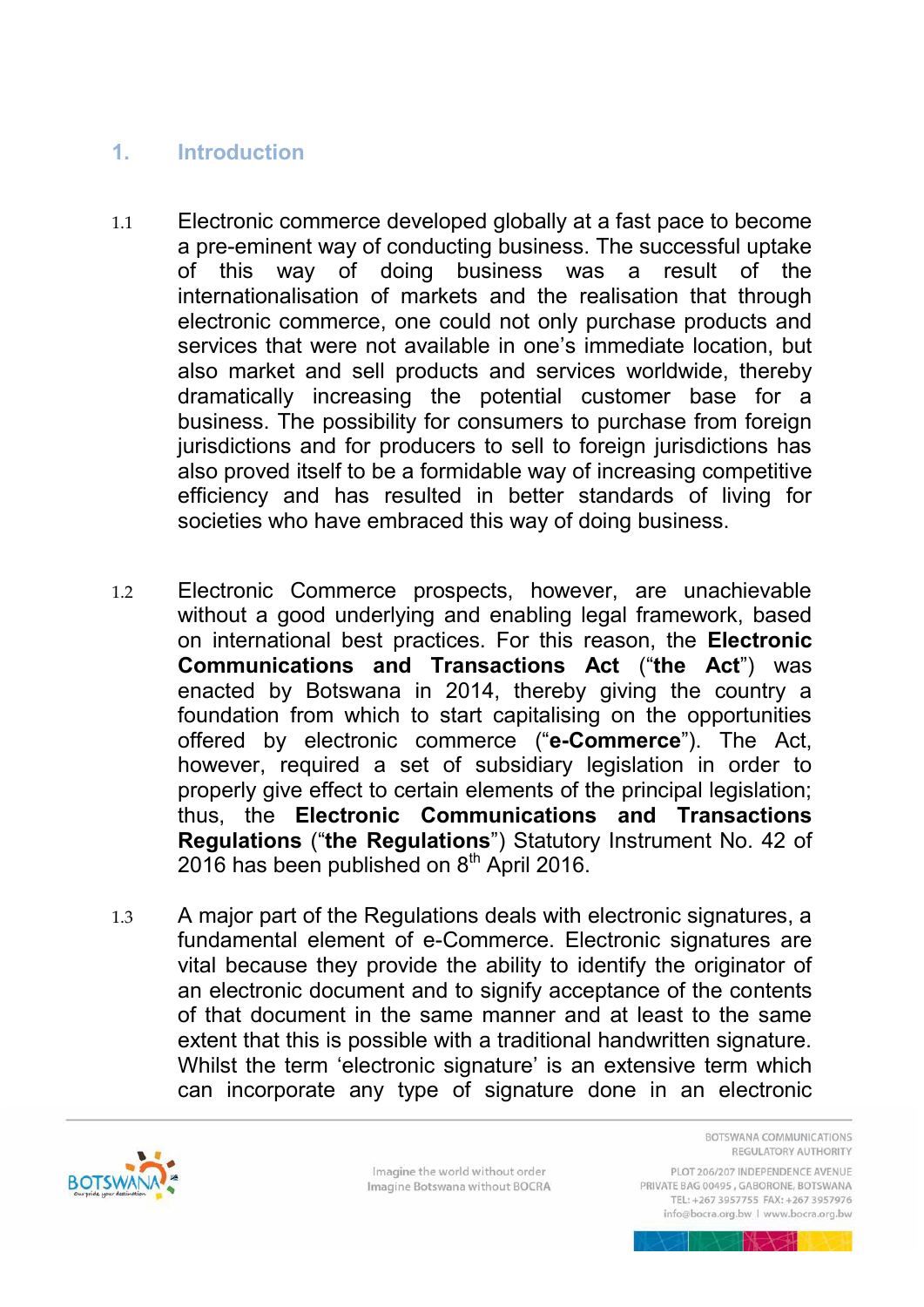manner, such as putting one's name at the bottom of an email message, or placing a scanned signature on an electronic document, not all electronic signatures have the same evidentiary value. For an electronic signature to be considered as equivalent to a handwritten signature, it needs to be secure in terms of **Article 25 of the Act**. This, in turn, means that it has to be accredited, under the Regulations, by BOCRA.

- 1.4 The accreditation of an electronic signature product/service is necessary if one is claiming outright that his electronic signature product/service can provide the same evidentiary weight as a handwritten signature. If one is providing an electronic signature product/service which is not accredited or otherwise recognised by BOCRA under the **Act** and **Regulations**, this will simply mean that, in the event of legal proceedings, his subscribers will have the burden of proving the reliability of the signature used in the circumstances at hand. On the other hand, an accredited secure electronic signature shifts the burden of proof in favour of the signatory, so that such a signature will be considered reliable unless clear evidence to the contrary is presented.
- 1.5 **Regulation 6(1)** states that the Authority shall only award accreditation of an electronic signature where it is satisfied that:
	- (a) the secure electronic signature
		- *(i)* conforms with the requirements of section 25 of the Act and is capable of identifying the signatory,
		- *(ii)* is created by a qualifying signature creation device and verified by a secure signature-verification device, and
		- *(iii)* is based on a qualifying certificate;
	- (b) the certification service provider meets the requirements set out in Schedule 2;



Imagine the world without order Imagine Botswana without BOCRA **BOTSWANA COMMUNICATIONS** REGULATORY AUTHORITY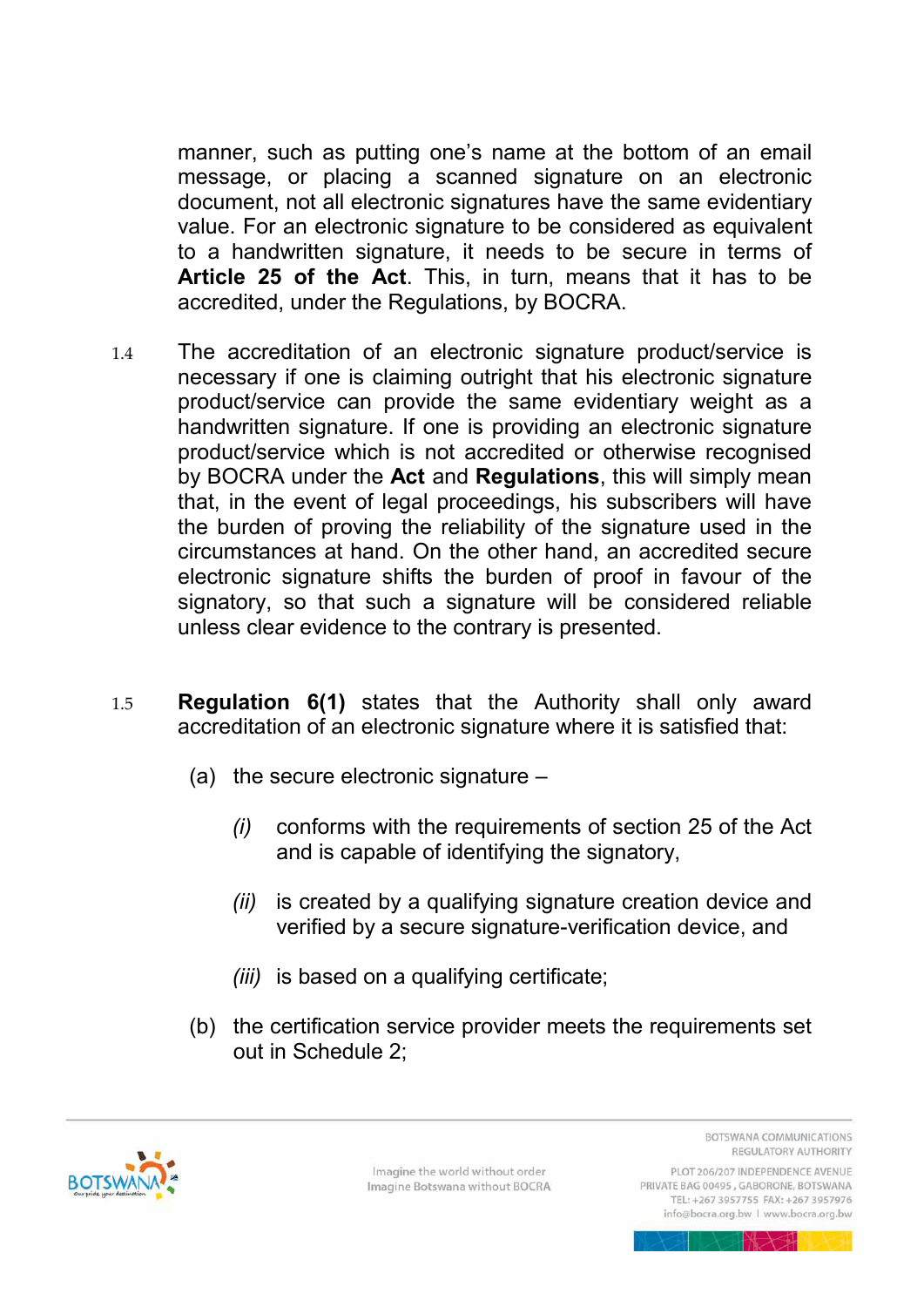- **1.6** These **Accredited Certification Service Standards** ("**ACS Standards**"), issued in accordance with **Regulations, Schedule 1** aim to further supplement the provision of the Act and the Regulations by providing details as to the standards that are to be achieved for a certification service provider to qualify for accreditation by BOCRA. **It is important to note that compliance with the Schedules in the Regulations is not to be interpreted in any manner except as detailed in these ACS Standards.**
- 1.7 The ACS Standards needed to be rigorous enough to enable a certification service provider accredited by BOCRA to meet the requirements imposed worldwide and are globally trusted online. The ACS Standards require a qualifying Certification Authority (CA) to be compliant with **ISO 21188: 2006** 'Public key infrastructure for financial services — Practices and policy framework' issued by the International Organization for Standardization (ISO). **Thus, in order to be accredited, a certification service provider must show that it abides by ISO 21188: 2006 in its entirety as well as the provisions in the following paragraphs**. 1
- 1.8 In addition the Authority will recognise for accreditation Certification Authority which complies with **Webtrust** "Trust Service Principles and Criteria for Certification Authorities Requirements <sup>2</sup> ", **CA/Browser Forum** "Baseline Requirements Certificate Policy for the Issuance and Management of Publicly – Trusted Certificates <sup>3</sup> " and **ETSI TS 101 456,** the "Policy requirements for certification authorities issuing qualified certificates".

<sup>3</sup> CA/Browser Forum "Baseline Requirements Certificate Policy for the Issuance and Management of Publicly" accessed at the following URL: <https://cabforum.org/baseline-requirements-documents/>



 $\overline{a}$ 

Imagine the world without order Imagine Botswana without BOCRA **ROTSWANA COMMUNICATIONS** REGULATORY AUTHORITY

<sup>&</sup>lt;sup>1</sup> Note that whilst this does not mean that the service provider needs to be certified as compliant by ISO, such certification will *mean that only the additional provisions in this document will need to be audited in accordance with Regulation 6.* 

<sup>2</sup> Webtrust "Trust Service Principles and Criteria for Certification Authorities Requirements" accessed at the following URL: <http://www.webtrust.org/principles-and-criteria/item83172.aspx>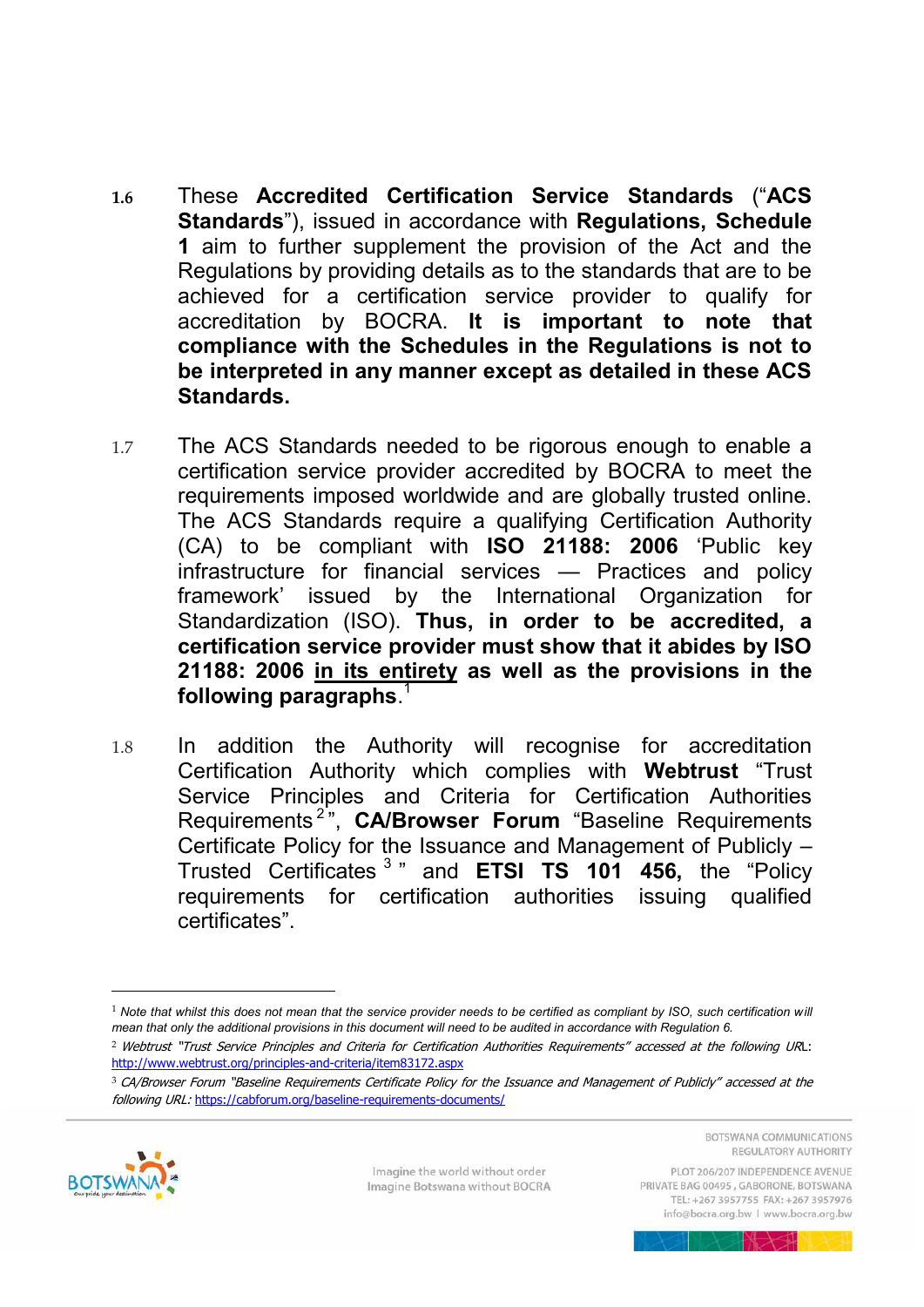- 1.9 It should be noted that the Regulations make reference to a "signatory" being "a person who holds a signature creation device and acts either on his or her own behalf or **on behalf of another person he or she represents**". In the latter scenario, one needs to distinguish between the person actually holding the signature creation device and the person/entity on whose behalf the 'holder' of the signature creation device is acting, as different requirements apply. For this purpose, the term "signatory" is being sub-divided into:
	- the **subscriber,** that is, the person/entity on whose behalf the 'holder' of the signature creation device is acting as this is the person/entity actually contracting with the CA (for example, an employer);
	- the **subject**, that is, the person/entity to whom the certificate applies (for example, an employee acting on behalf of an employer).
- 1.10 In terms of Se**ction 27(2) of the Act**, it is the signatory that bears liability for failing to comply with **Section 27(1) of the Act** towards the CA, a relying party or another third party, as the case may be.
- <span id="page-8-0"></span>**2. Mandatory Requirements for CAs**
- <span id="page-8-1"></span>2.1 General Requirements

# <span id="page-8-2"></span>**2.1.1 Overarching Principles**

2.1.1.1 The legitimacy of the certificates issued is dependent on the CA as a trusted party. It is therefore essential that the management of the CA is secure and proper. For this reason, a CA must abide by these ACS Standards, the Electronic Communications and Transactions Act, and the Electronic Communications and Transactions Regulations and any other prevailing legislation at all times.



Imagine the world without order Imagine Botswana without BOCRA **BOTSWANA COMMUNICATIONS** REGULATORY AUTHORITY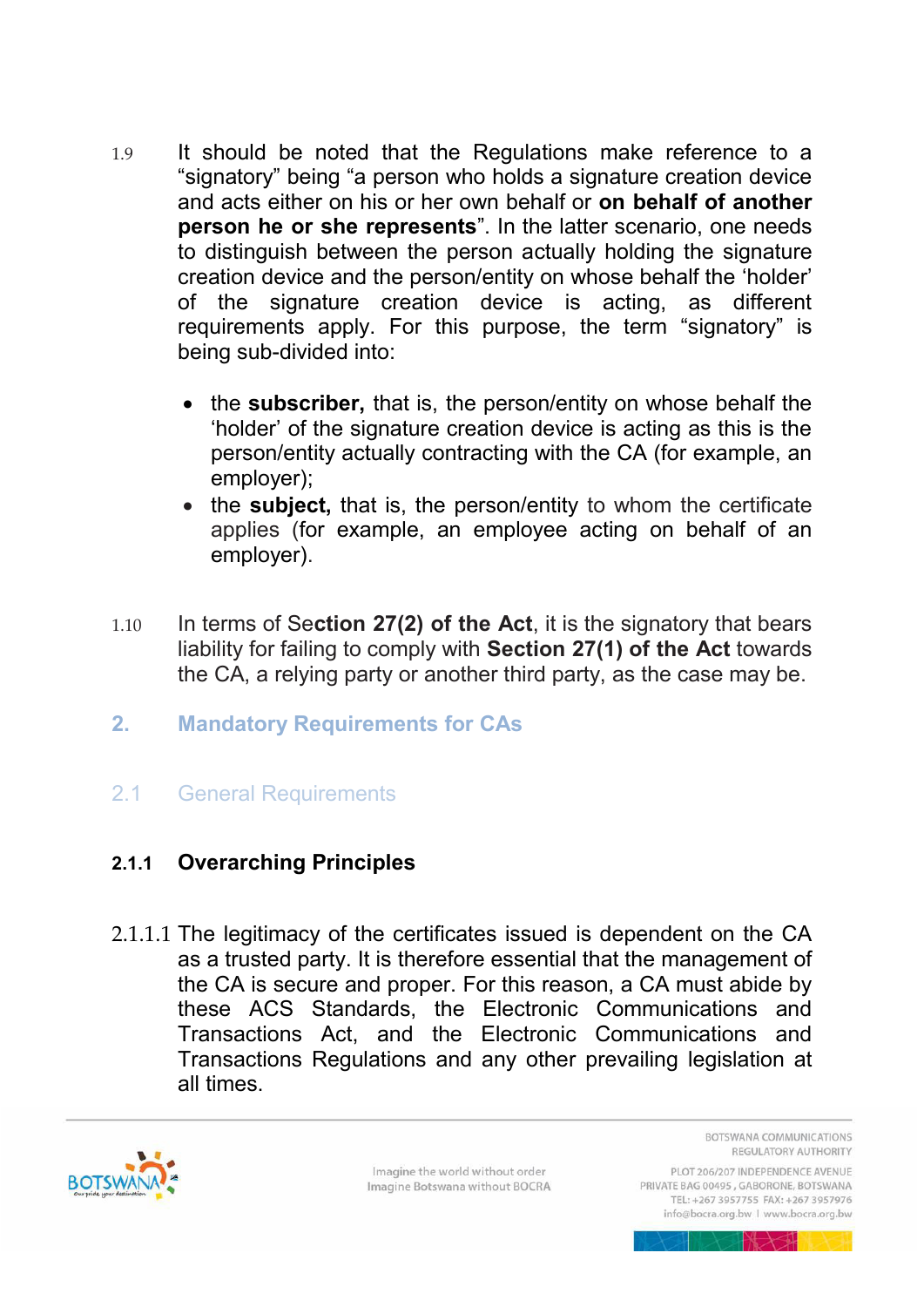- 2.1.1.2 In providing its services, the CA must operate in a manner that is fair, just and non-discriminatory and must, in the absence of a valid reason, make its services accessible to any applicant who requests them.
- 2.1.1.3 The CA's policies and practices shall be transparent and publiclyavailable, and any changes thereto shall be brought to the attention of any relevant party. Prior notice of intended changes must be given to all relevant parties at least one (1) month before such changes are effected.
- 2.1.1.4 The CA shall at all times ensure compliance with data protection legislation in Botswana when processing and storing information during the provision of its services. In particular, the CA must implement appropriate technical and organizational measures against unauthorized or unlawful processing of personal data and against accidental loss or destruction of, or damage to, personal data. Information in the care of the CA must not be disclosed without the user's consent, unless this is done through an order of a court or tribunal.
- 2.1.1.5 The CA may outsource parts of its procedures, as long as the services provided by the subcontractor also meet the applicable requirements of the ACS Standards. A detailed agreement must be in place with all subcontractors and a copy of such agreements is to be provided to BOCRA. Additionally, details of the subcontractors' policies and practices must be clarified in the CA's Certification Practice Statement as detailed below. Notwithstanding such subcontracting arrangements, the CA shall remain responsible and liable for the provision of its services at all times.



Imagine the world without order Imagine Botswana without BOCRA BOTSWANA COMMUNICATIONS REGULATORY AUTHORITY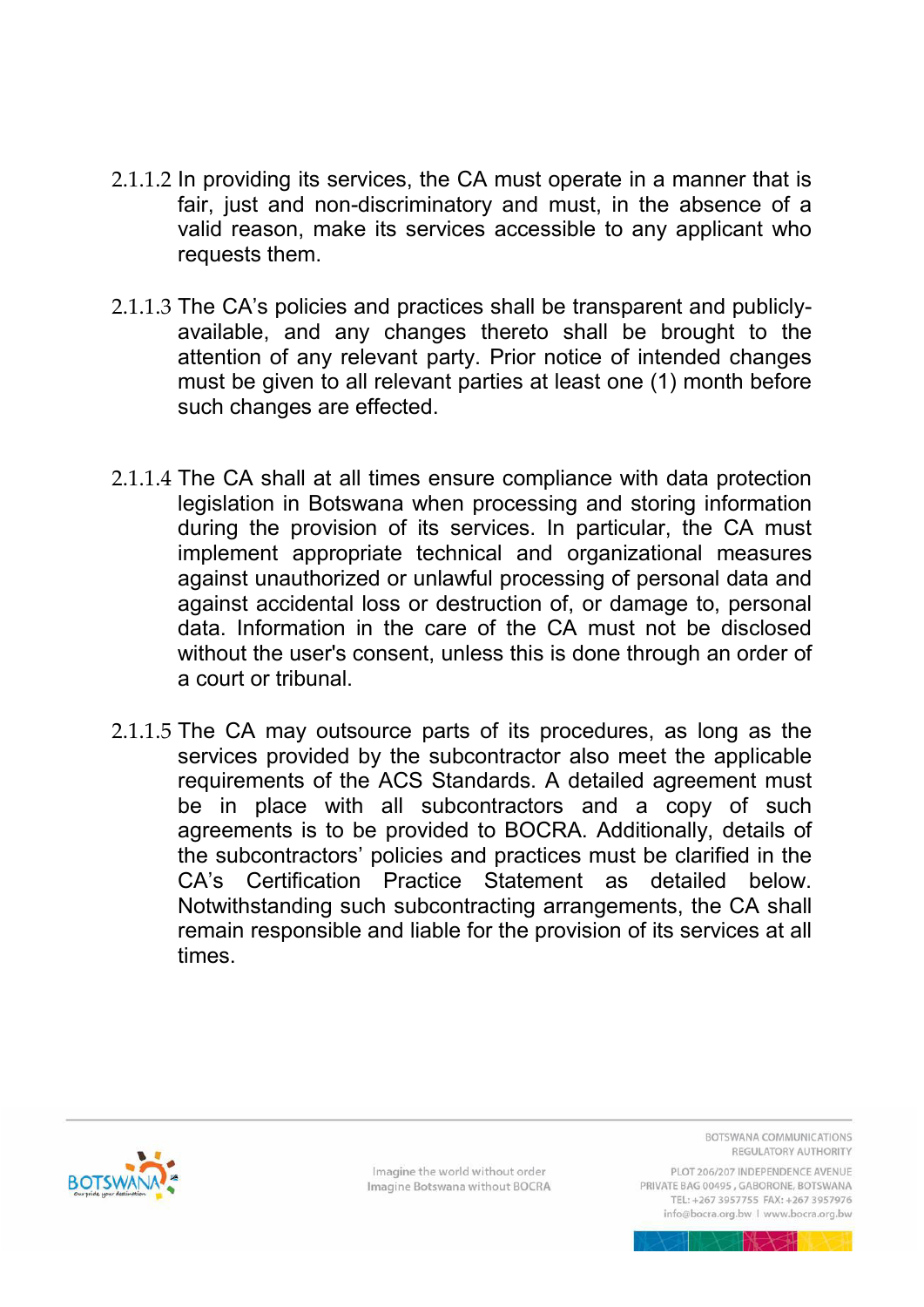# <span id="page-10-0"></span>**2.1.2 Fit & Proper Persons**

- <span id="page-10-1"></span>2.1.2.1 Upon application for accreditation and renewal of accreditation, BOCRA will carry out a due diligence exercise in order to ensure that persons involved with the provision of an accredited certification service:
	- 2.1.2.1.1 are of good standing;
	- 2.1.2.1.2 have the financial stability and resources to operate in conformity with the Act, the Regulations and these ACS Standards;
	- 2.1.2.1.3 have adequate arrangements to cover liabilities arising from its operations and/or activities;
	- 2.1.2.1.4 have the expertise to carry out their proposed operations as required under the Act, the Regulations and these ACS Standards.
- <span id="page-10-2"></span>2.1.2.2 Accreditation is only available to a body corporate; however it need not be resident, established or operating in or from Botswana, provided that it is complaint with the requirements of the Regulations<sup>4</sup> and Accreditation Application procedure. The intention behind this provision is to allow Botswana to be a jurisdiction of choice for providers who wish to obtain accreditation in a reputable jurisdiction outside of their country of establishment.
- 2.1.2.3 Where the audited financial statements of the CA applying for accreditation are not available (e.g. if the applicant is a newlyregistered entity), then the applicant will need to satisfy BOCRA that it is able to comply with **Paragraphs [2.1.2.1.2](#page-10-1) and [2.1.2.1.3](#page-10-2)** adequately, for example, through the provision of a bank guarantee.
- 2.1.2.4 In terms of **significant ownership** of the entity applying to be accredited as a certification service provider, BOCRA will take the

<sup>4</sup> Regulation and the Act allows for the Foreign Recognition of the Certification Authority.



 $\overline{a}$ 

Imagine the world without order Imagine Botswana without BOCRA BOTSWANA COMMUNICATIONS REGULATORY AUTHORITY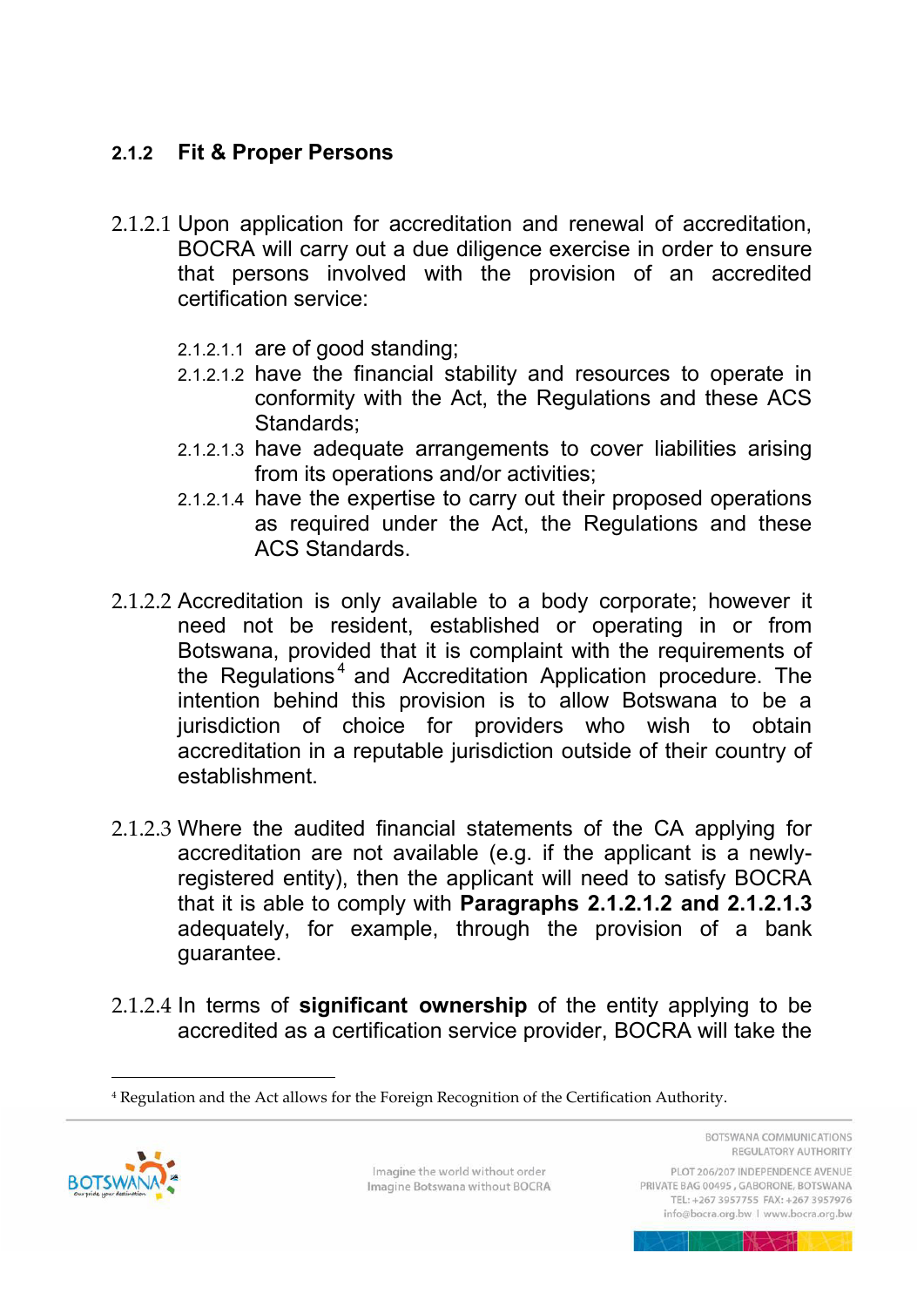following circumstances into account when deciding whether the applicant is 'fit and proper':

2.1.2.4.1 Where a significant owner is **an individual** and he/she:

- had been convicted of a crime which carries a penalty of imprisonment for a term exceeding four (4) years under the Laws of Botswana;
- refuses to give BOCRA any information requested;
- has been asked to resign from employment;
- has been dismissed from employment;
- has a history of bankruptcy;
- has a history of criminal activity;
- has requested undue levels of secrecy;
- resides in, is domiciled in, or has citizenship of, a jurisdiction that Botswana, or the Authority, has blacklisted.
- 2.1.2.4.2 Where a significant owner is an **entity** which:
	- has been involved in some criminal activity;
	- is structured in a manner, or if its nature makes it difficult to identify the true owner or controlling interests of the entity;
	- requests for undue levels of secrecy or unwillingness to give the names of its real owners and controllers;
	- is incorporated, has its principal place of business or carries a larger part of its activities in a jurisdiction that Botswana, or the Authority, has blacklisted;
	- is subject to international sanctions or other economic measures.

# <span id="page-11-0"></span>**2.1.3 Certification Policy and Certification Practice Statement**

2.1.3.1 The CA must draw up a **Certification Policy** (**CP**) detailing what the certificate can be used for, as well as a **Certification Practice** 



Imagine the world without order Imagine Botswana without BOCRA **ROTSWANA COMMUNICATIONS** REGULATORY AUTHORITY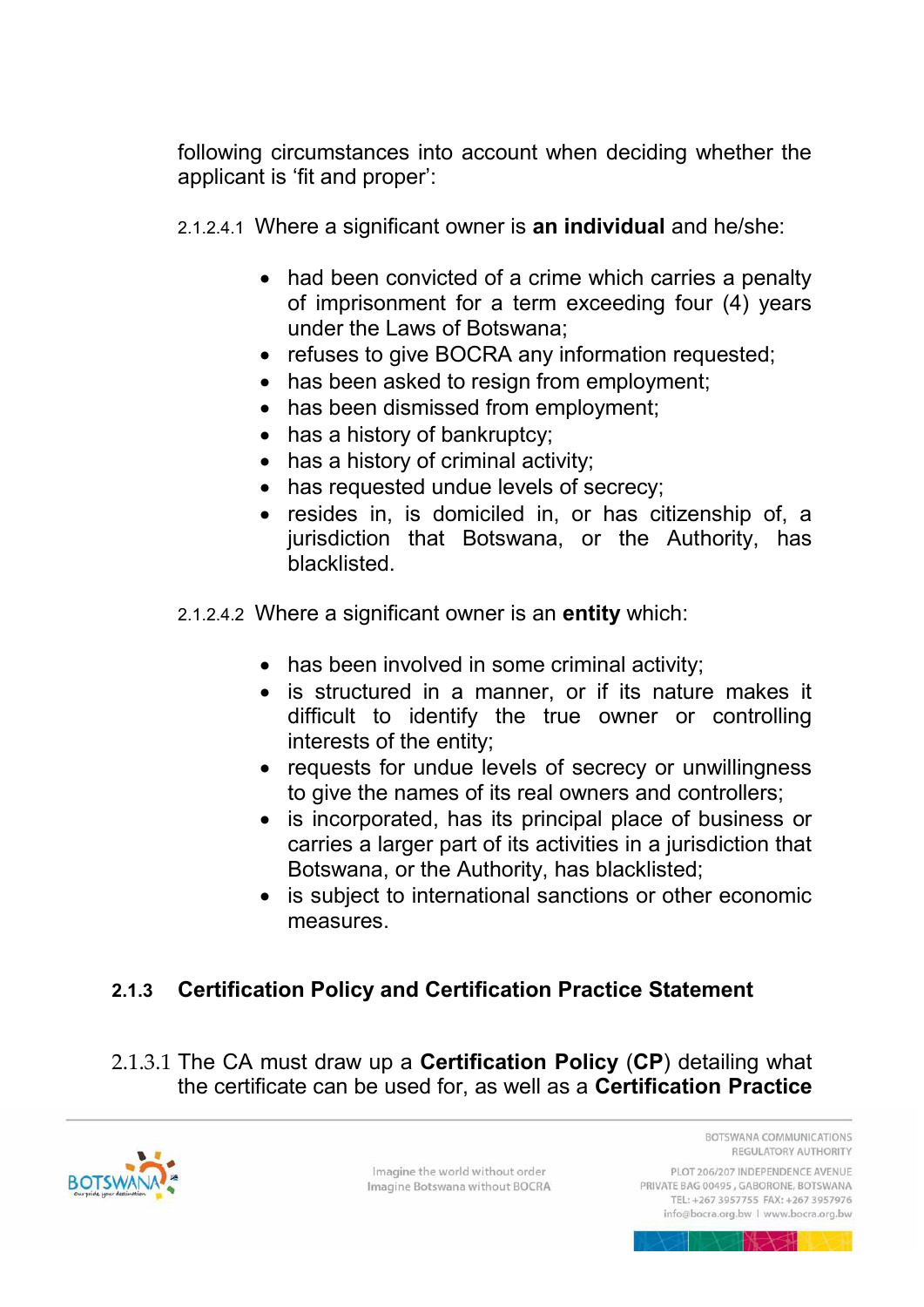**Statement** (**CPS**), comprehensively describing the CA's internal practices and operating procedures, tasks and responsibilities within the organization. The implications of the Certificate Policy and Certification Practice Statement must be brought to the attention of all relevant parties.

- 2.1.3.2 When drawing up the CP and CPS, a CA is to comply with all the objectives, requirements and procedures found in **Sections 5.6, 5.7, 5.8, 6, 7.2.1** and **8.2.1** of **ISO 21188: 2006.** Additionally:
	- 2.1.3.2.1 Wherever a change in the CP or CPS has been approved by BOCRA, a copy of the latest version of the CP and the CPS (or alternatively, of a PKI Disclosure Statement, if the CPS is not published), together with its effective date, must be published on the CA's website in a prominent manner as required by **Regulation 11(3).** A version number must also be provided.
	- 2.1.3.2.2 Prior notice of intended changes must be given to all relevant parties at least one (1) month before such changes are effected.

# <span id="page-12-0"></span>**2.1.4 Subscriber/Subject Protection, Terms & Conditions**

- 2.1.4.1 In addition to drawing up the CP and CPS, the CA must also draw up the terms and conditions regarding the use of the certificate that must be made available to all relevant parties and must be presented to BOCRA upon application for accreditation. These must include:
	- the qualified certificate policy being applied and any limitations on its use;
	- all subscriber obligations,
	- easily accessible policies and procedures for the resolution of complaints and disputes received from customers in relation to its services;



Imagine the world without order Imagine Botswana without BOCRA BOTSWANA COMMUNICATIONS REGULATORY AUTHORITY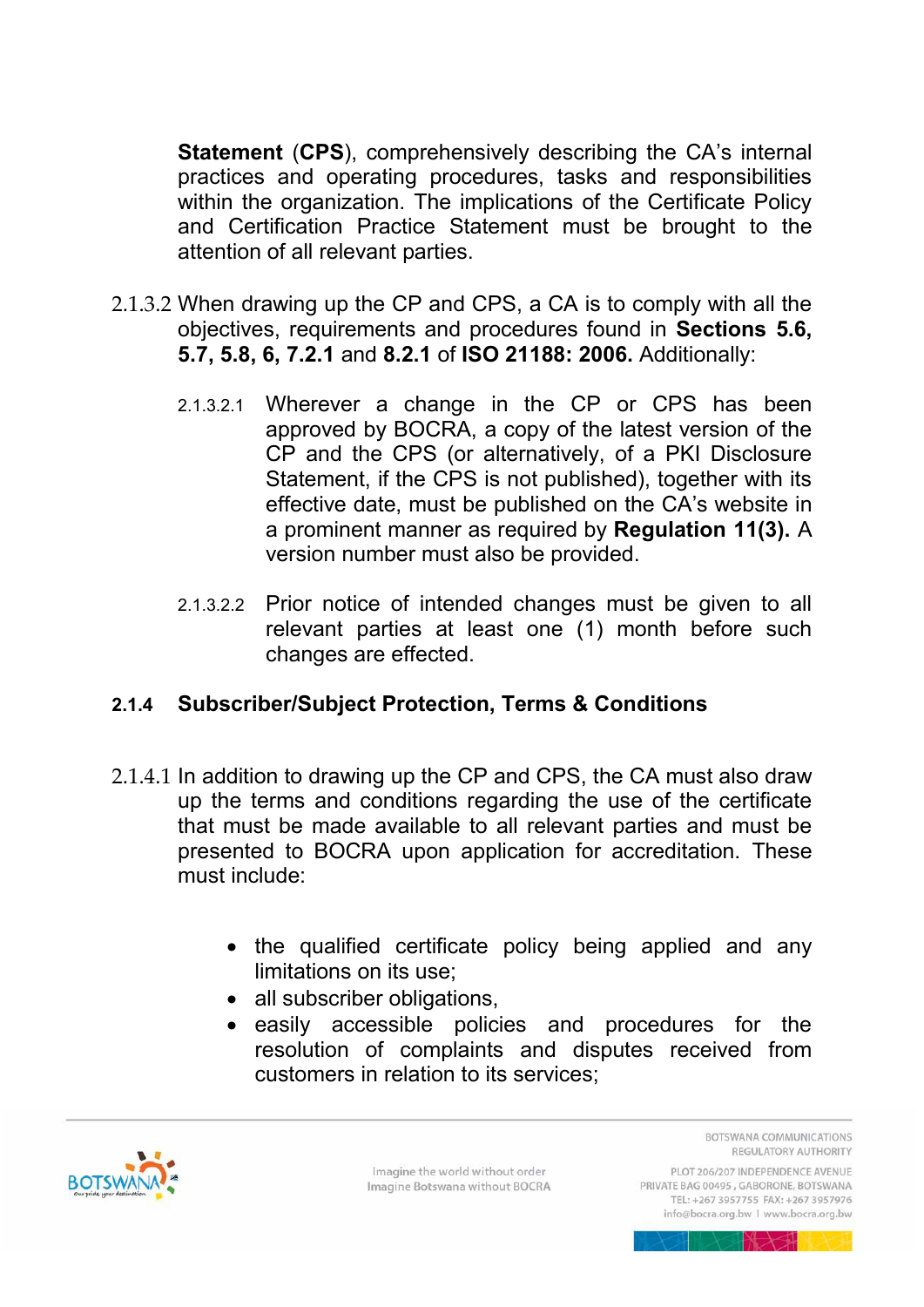- details on validation of the certificate, including requirements to check the revocation status of the certificate;
- limitations of liability being accepted by the CA, including the purposes/uses for which the CA accepts (or excludes) liability;
- consent to the keeping of records of information used in registration and the period of time for which registration information is retained by the CA;
- the type of events logged and the period of time for which they are retained;
- device provision and any subsequent revocation;
- identity and any specific attributes of the subject placed in the certificate;
- the manner in which information is passed on to third parties in the event of the CA terminating its services;
- whether, and under what conditions, the subscriber consents to the publication of the certificate; and
- Confirmation that the information held in the certificate is correct.
- 2.1.4.2 Certificates must be available for retrieval only in those cases for which the subject's consent has been obtained.
- 2.1.4.3 The terms and conditions must be in a durable form and in easily understandable language. The CA shall record the signed agreement with the subscriber and the information identified above must be retained for the period of time indicated to the subscriber and as detailed in **Part [2.2.10.](#page-19-1)**
- 2.1.4.4 Information contained in a certificate and the terms and conditions of its use must be publicly and internationally available 24 hours per day, 7 days per week. A system failure must be rectified within the time period stated in CPS.



Imagine the world without order Imagine Botswana without BOCRA **BOTSWANA COMMUNICATIONS** REGULATORY AUTHORITY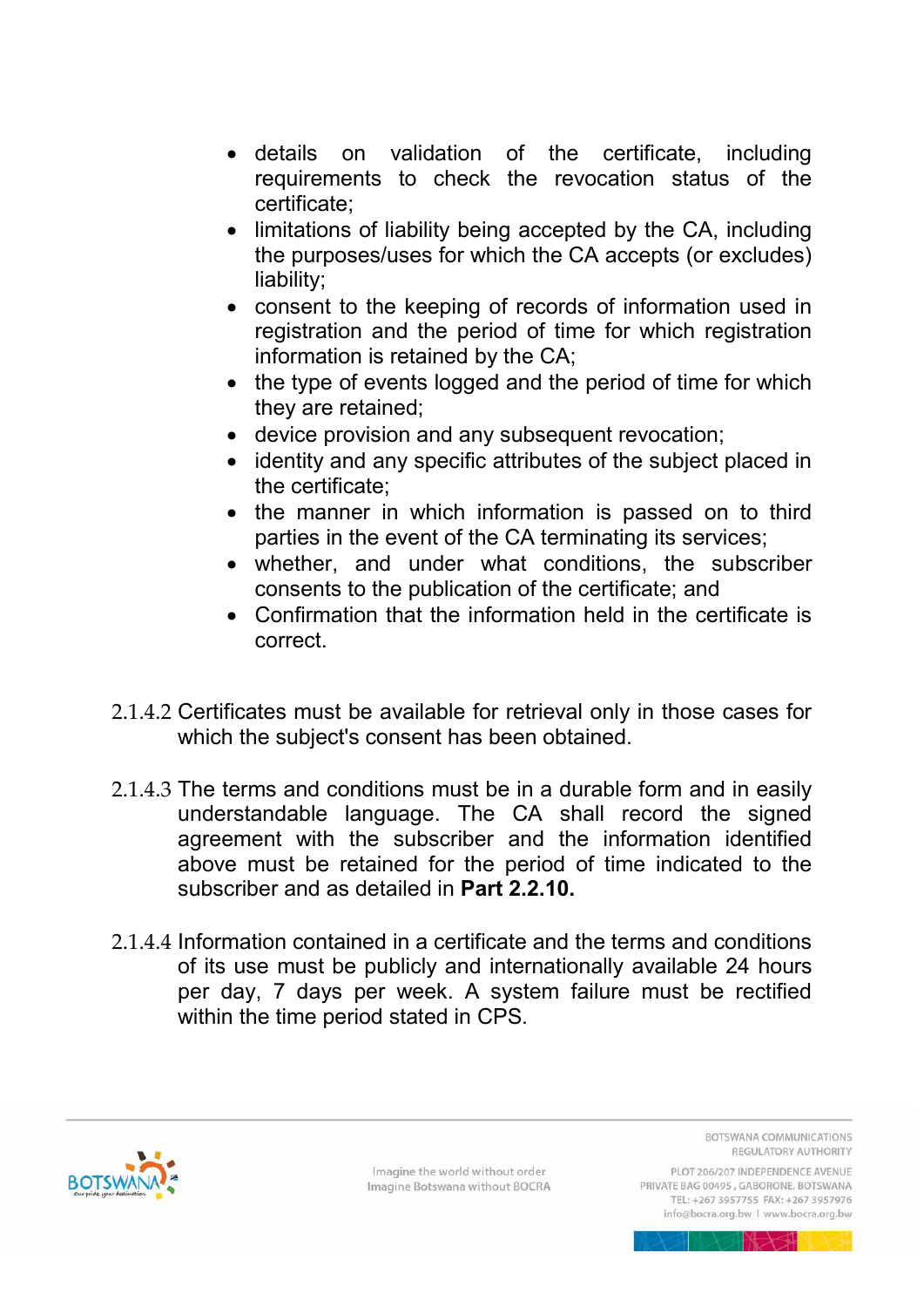# <span id="page-14-0"></span>2.2 CA Environmental Controls

#### <span id="page-14-1"></span>**2.2.1 Security Management**

- 2.2.1.1 The CA shall ensure that administrative and management procedures are applied to ensure that security is adequate and corresponds to recognized standards in relation to the certification services it is providing. Thus, the CA must comply with all the objectives, requirements and procedures found in **Sections 7.2.2**  and **8.2.2** of **ISO 21188: 2006.** Additionally:
	- 2.2.1.1.1 Any changes that will impact significantly the level of security provided must be approved by BOCRA in accordance with **Regulation 11**.

#### <span id="page-14-2"></span>**2.2.2 Asset Classification and Management**

2.2.2.1 A CA must maintain an inventory of all information assets, assign a classification for the protection requirements to those assets (after conducting the necessary risk analysis) and must ensure that such assets and information are adequately protected. Thus, the CA must ensure comply with all the objectives, requirements and procedures found in **Sections 7.2.3** and **8.2.3** of **ISO 21188: 2006.** 

#### <span id="page-14-3"></span>**2.2.3 Personnel**

2.2.3.1 A CA must ensure that its personnel are fit and proper persons in possession of the the relevant expert knowledge, experience, and qualifications in relation to their particular job function, as required by **Schedule 5 of the Regulations**. The CA must also have in place measures to control access of personnel to sensitive information and functions.



Imagine the world without order Imagine Botswana without BOCRA BOTSWANA COMMUNICATIONS REGULATORY AUTHORITY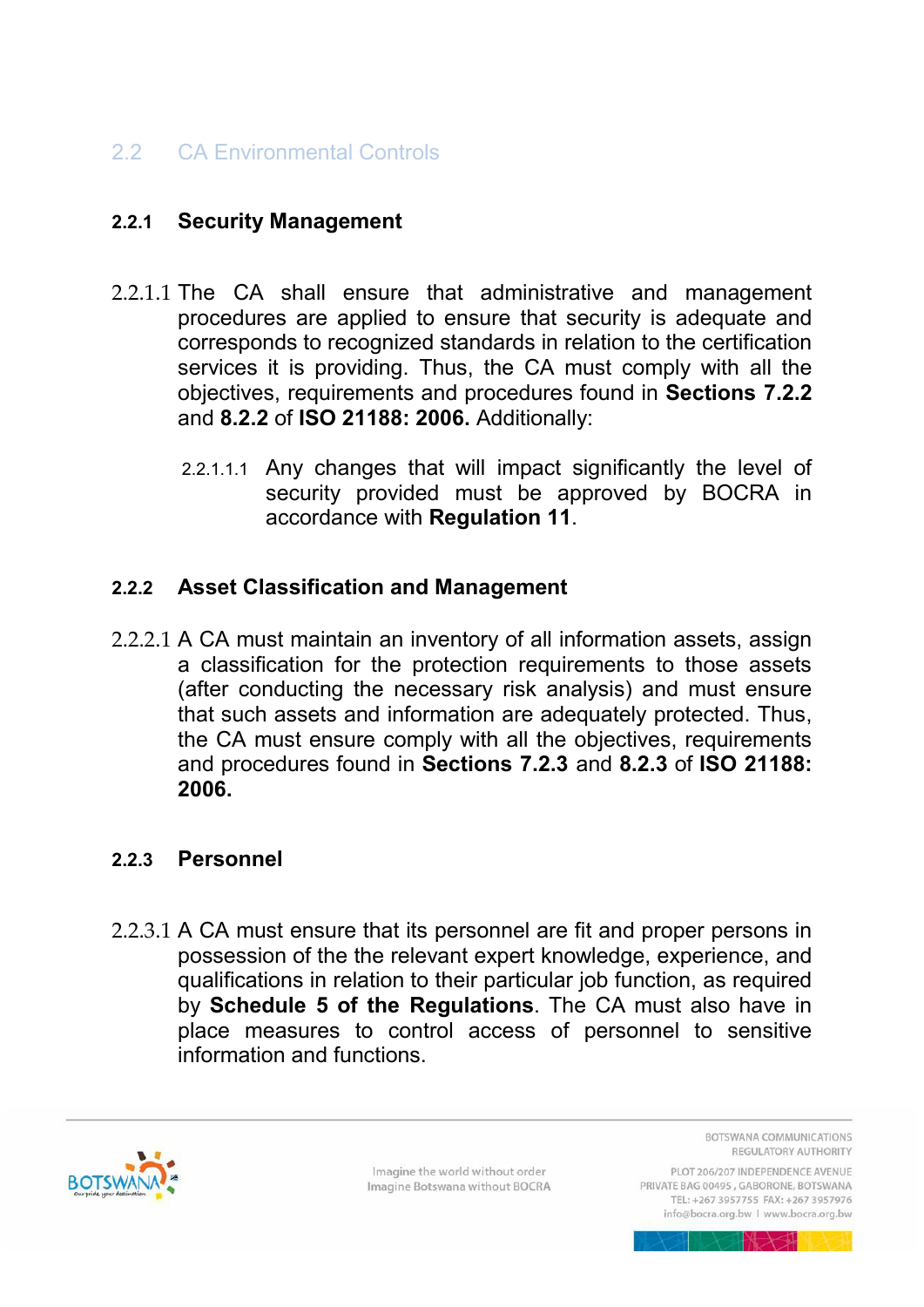- 2.2.3.2 "Expert knowledge, experience and qualifications" should be understood as meaning that formal training and credentials, actual experience, or a combination of the two are required. Additionally, personnel must possess knowledge of the Act, the Regulations and these ACS Standards.
- 2.2.3.3 Additionally, all CA **Trusted Personnel** must be free from conflicting interests that might prejudice the impartiality of the CA operations. Senior executives, senior staff and staff in trusted roles, must be free from any commercial, financial and other pressures which might adversely influence trust in the services it provides. There must be a documented structure which safeguards impartiality of operations.
- 2.2.3.4 The CA shall ensure that personnel shall be held accountable for their activities, for example through the retention and review of event logs.
- 2.2.3.5 As required by **Schedule 2 of the Regulations,** the CA shall not employ persons that have been convicted, whether in Botswana or elsewhere, of an offence the conviction for which involved a finding **of fraud or dishonest behaviour,** or an offence under the Act or the Regulations**.**
- 2.2.3.6 The CA must also be compliant with **Sections 7.2.4** and **8.2.4 of ISO 21188: 2006.**

# <span id="page-15-0"></span>**2.2.4 Physical and Environmental Security**

2.2.4.1 The CA must ensure that physical access to critical services is controlled and physical risks to its assets minimized. Thus, the CA must ensure that it complies at all times with the requirements found in **Sections 7.2.5** and **8.2.5 of ISO 21188: 2006.** It should



Imagine the world without order Imagine Botswana without BOCRA BOTSWANA COMMUNICATIONS REGULATORY AUTHORITY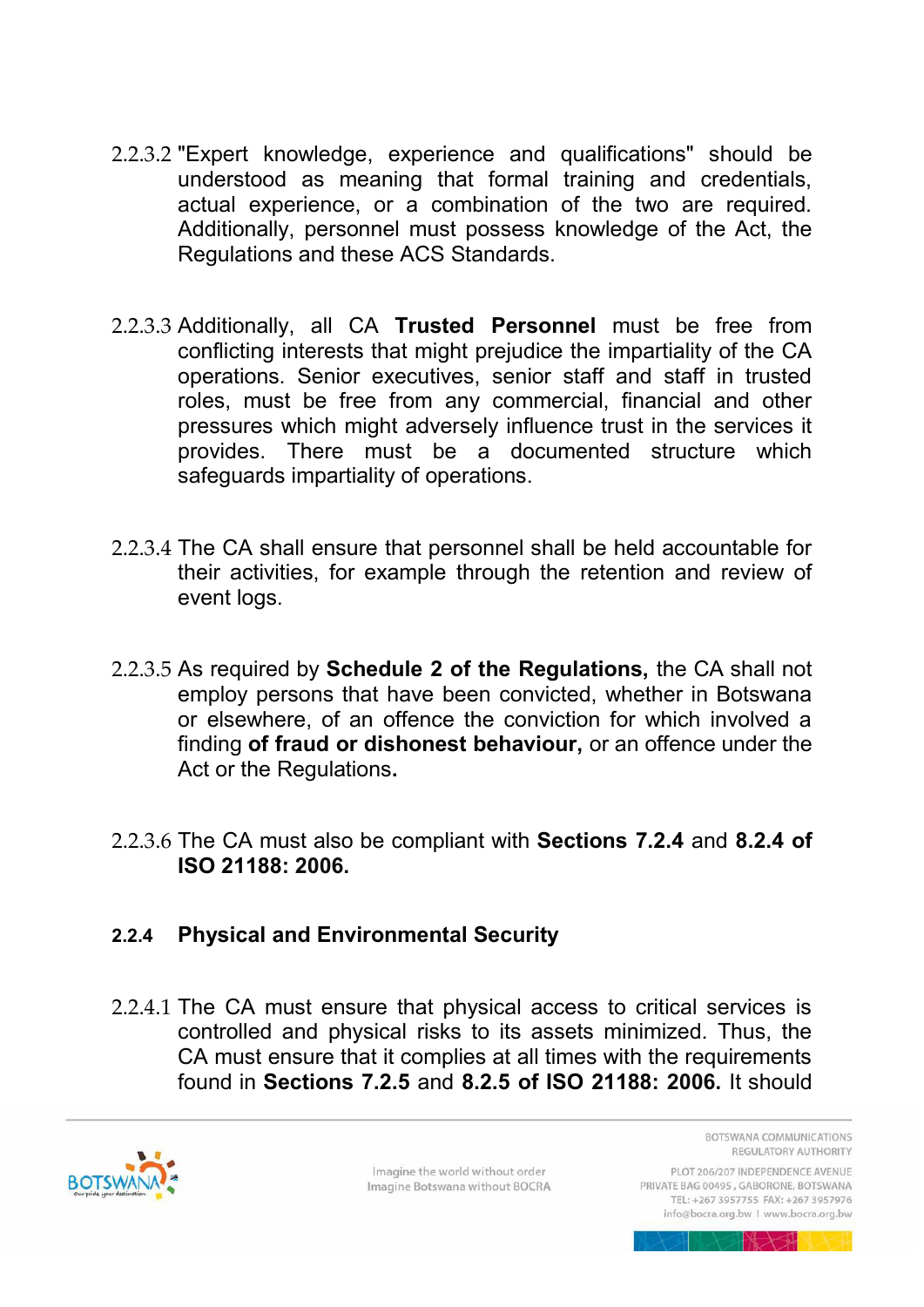also ensure that persons entering a physically secure area shall not be left for any significant period without oversight by senior management.

#### <span id="page-16-0"></span>**2.2.5 Operations Management**

- 2.2.5.1 CA systems must be operated securely, with minimal risk of failure. In order to ensure this, the CA must ensure that it complies with **Sections 7.2.6** and **8.2.6 of ISO 21188.**  Additionally:
	- 2.2.5.1.1 Media management procedures must protect against obsolescence and deterioration of media within the period of time that records are required to be retained.
	- 2.2.5.1.2 Capacity demands must be monitored and projections of future capacity requirements made to ensure that adequate processing power and storage are available.

#### <span id="page-16-1"></span>**2.2.6 System Access Management**

- 2.2.6.1 The CA must ensure that its system access is limited to properly authorized individuals**.** In order to ensure this, the CA must ensure that it complies with **Sections 7.2.7** and **8.2.7 of ISO 21188.** Additionally:
	- 2.2.6.1.1 Sensitive data must not be accessible by unauthorized users through re-used storage objects (e.g. deleted files).
	- 2.2.6.1.2 Continuous monitoring and alarm facilities must be provided to enable the CA to immediately detect any unauthorized and/or irregular attempts to access its resources.



Imagine the world without order Imagine Botswana without BOCRA BOTSWANA COMMUNICATIONS REGULATORY AUTHORITY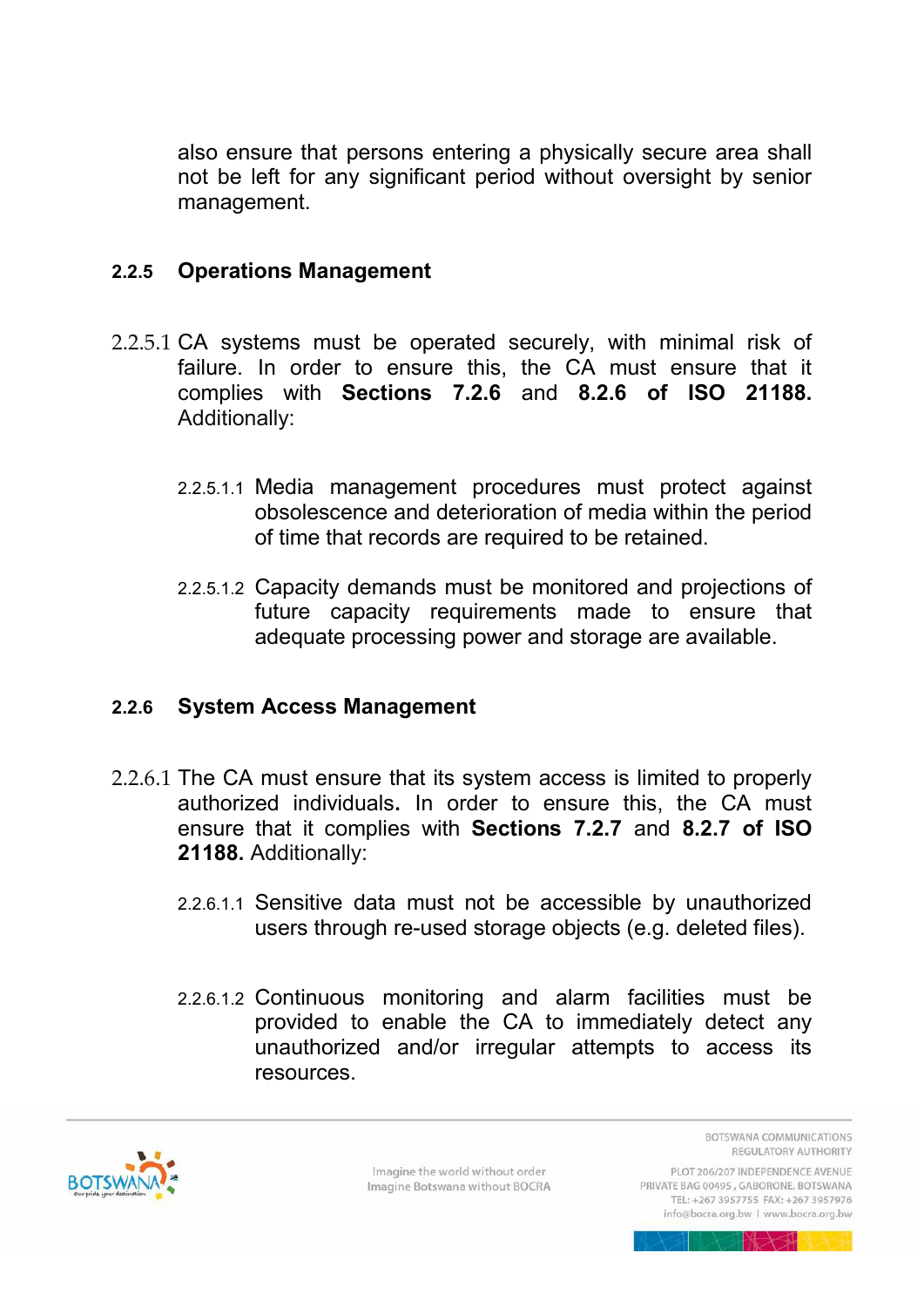- 2.2.6.1.3 Access control shall be enforced on addition or deletion of certificate attempts, as well as on modification attempts of certificates and other associated information, including certificate metadata.
- 2.2.6.1.4 Access control shall be enforced on revocation status modification attempts and attempts at modifying any related information.

#### <span id="page-17-0"></span>**2.2.7 Systems Development and Maintenance**

2.2.7.1 The CA shall use trustworthy systems and products that are protected against unauthorized modification, in order to maintain system integrity at all times**.** Thus, the CA must ensure that it complies with **Sections 7.2.8** and **8.2.8** of **ISO 21188**.

# <span id="page-17-1"></span>**2.2.8 Business Continuity**

- 2.2.8.1 The CA must implement an incident management plan to provide for security breaches and other operational difficulties which may arise, and must immediately report the occurrence of any such events to the BOCRA and to the relevant parties. The CA must ensure that it complies with **Sections 7.2.9** and **8.2.9 of ISO 21188.** Additionally:
	- 2.2.8.1.1 The incident management plan shall, as a minimum, provide for the:



Imagine the world without order Imagine Botswana without BOCRA BOTSWANA COMMUNICATIONS REGULATORY AUTHORITY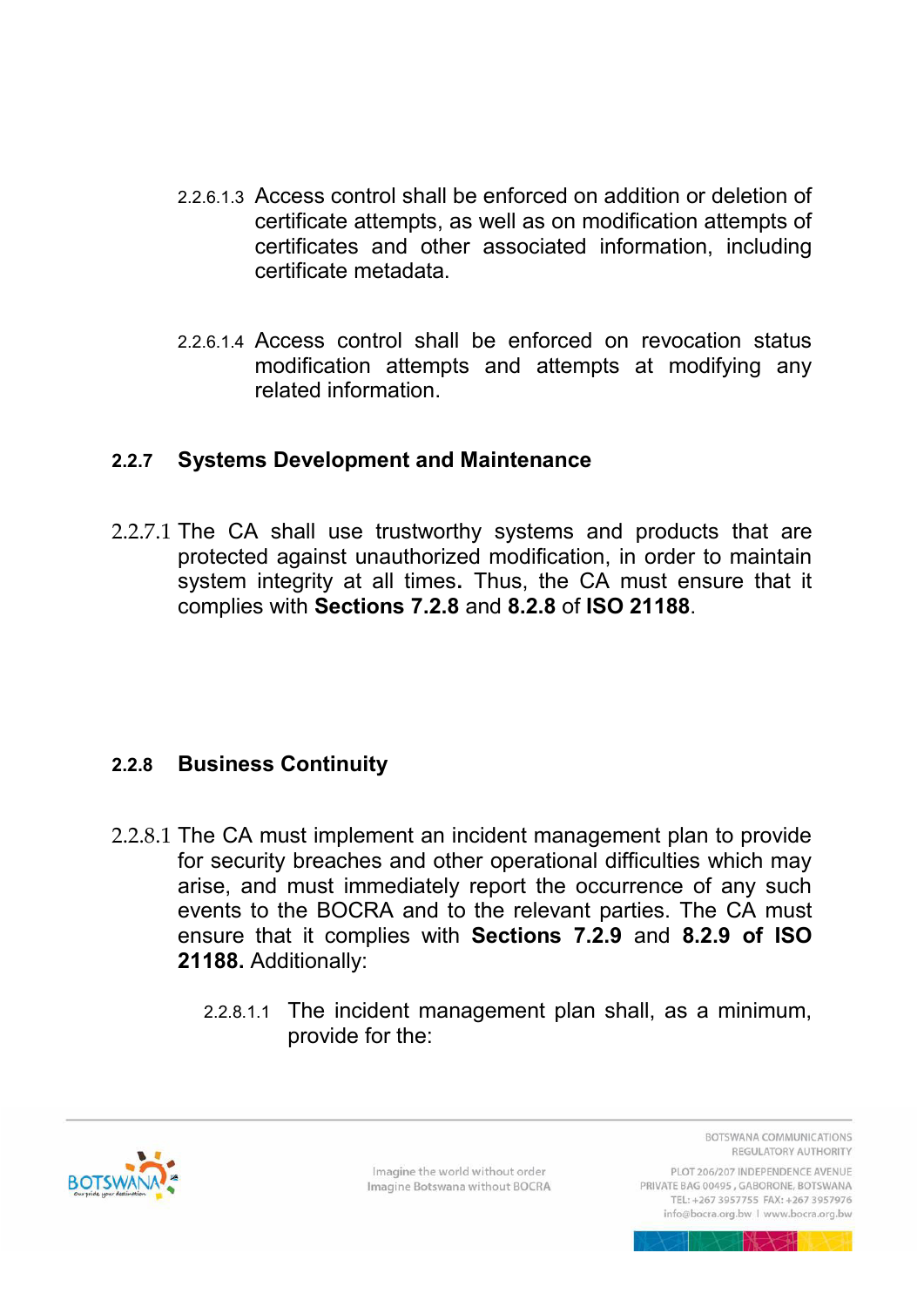- compromise of a key including compromise or suspected compromise of a CA's private signing key;
- unauthorized access to the certification service provider's systems;
- unavailability of the infrastructure; and
- Fraudulent registration and generation of certificates, certificate suspension and revocation information.
- 2.2.8.1.2 The following measures are put into place in the incident management plan:
	- Dual control should be applied to recovery where possible.
	- When a CA is informed of the compromise of another CA, any certificate that has been issued for the compromised CA is to be revoked.
	- Should any of the algorithms, or associated parameters, used by the CA or its subscribers become insufficient for its remaining intended usage then the CA shall inform all relevant parties with which the CA has an established relationship. In addition, this information shall be made available to other relying parties and any affected certificate shall be revoked.
- 2.2.8.2 Where an incident has been reported to BOCRA in accordance with this part, BOCRA may mandate that certain actions be taken by the CA with immediate effect. Such actions may include public disclosure of the incident, if BOCRA deems that this measure is critical to the general public.



Imagine the world without order Imagine Botswana without BOCRA **BOTSWANA COMMUNICATIONS** REGULATORY AUTHORITY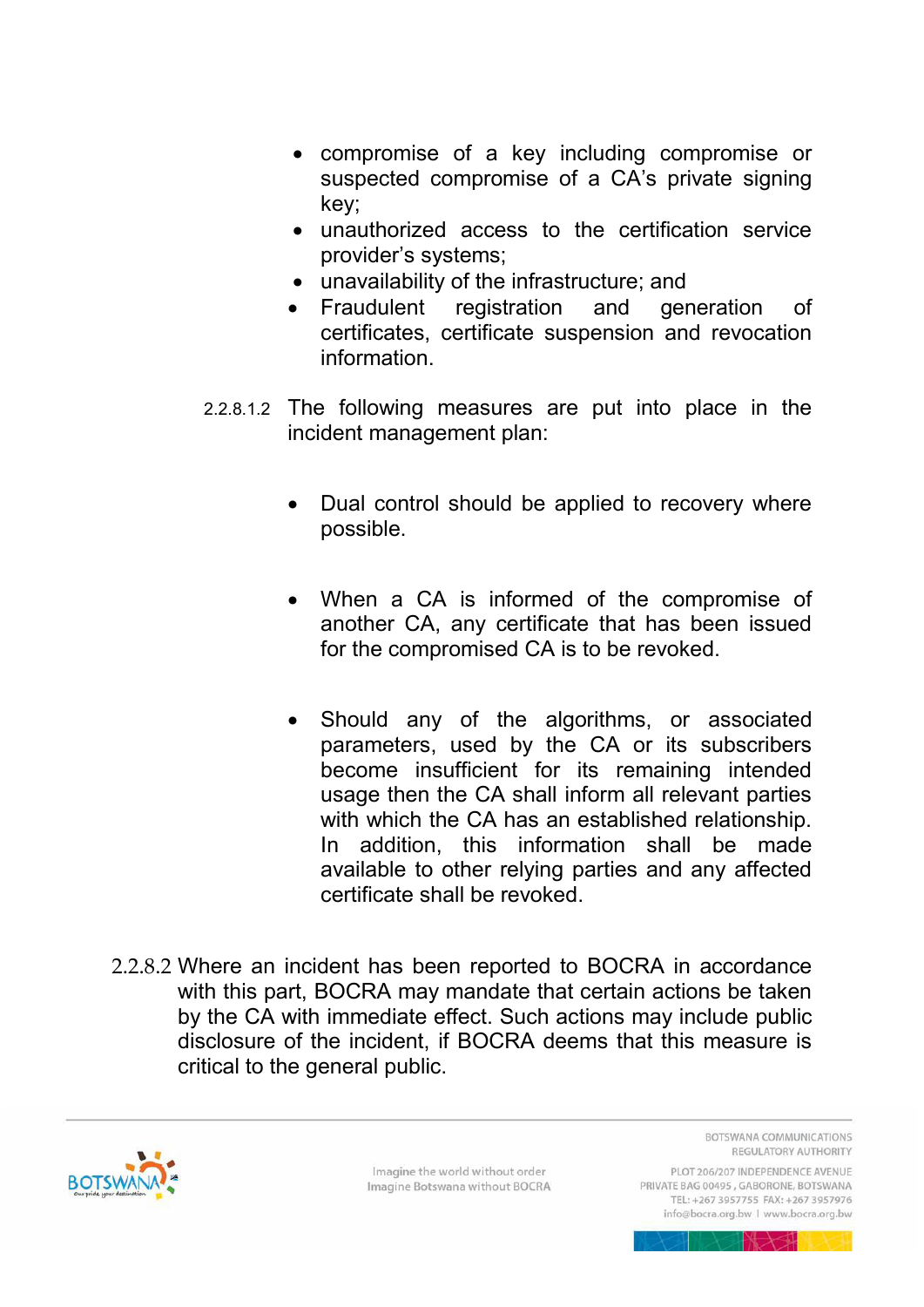# <span id="page-19-0"></span>**2.2.9 Monitoring and Compliance**

2.2.9.1 The CA must implement controls to ensure that it conforms to the relevant legal, regulatory and contractual requirements, as well as to its own security policies and procedures. Thus, the CA must ensure that it complies with **Sections 7.2.10** and **8.2.10 of ISO 21188.** 

#### <span id="page-19-1"></span>**2.2.10 Audit Logs**

- 2.2.10.1 The CA must ensure that all relevant information concerning a qualifying certificate is recorded in a manner so as to provide evidence of certification in legal proceedings, if required.
- 2.2.10.2 Accordingly, the CA must comply with all the objectives, requirements and procedures found in **Sections 7.2.11 and 8.2.11** of **ISO 21188.** Additionally:
	- 2.2.10.2.1 The CA must detail the information which it records and the manner in which this is done, in its CP, CPS and Terms and Conditions, so that signatories and relying parties are fully aware of any limitations.
	- 2.2.10.2.2 Records should be kept for a period of ten (10) years, unless the CA can obtain a waiver of this requirement from BOCRA**,** due to the fact that the circumstances for which its services are used do not require retention for this period.
	- 2.2.10.2.3 The CA should state within its practices the clock used in timing of events, and how accuracy is ensured.



Imagine the world without order Imagine Botswana without BOCRA **BOTSWANA COMMUNICATIONS** REGULATORY AUTHORITY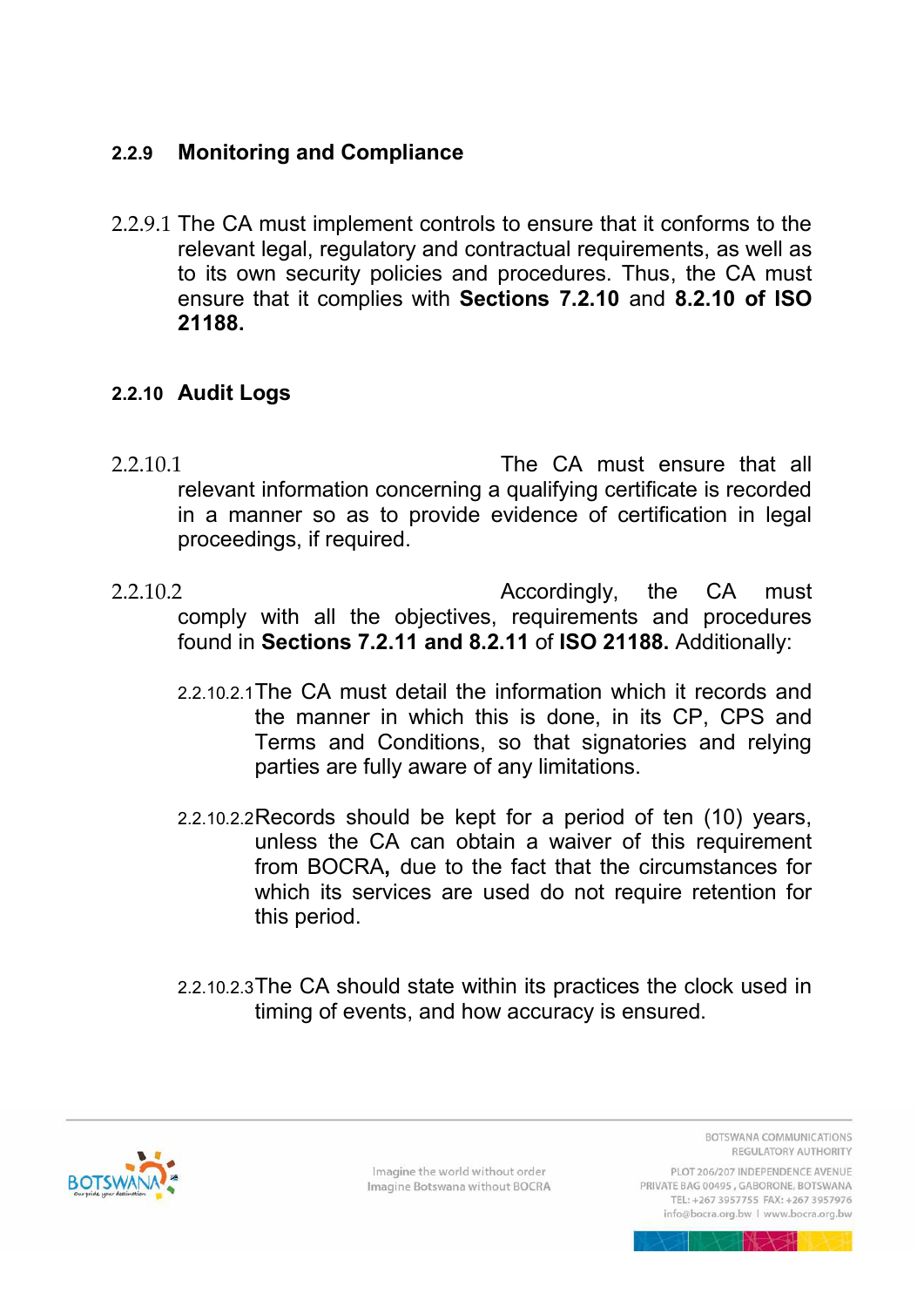# <span id="page-20-0"></span>2.3 CA Key Life Cycle Management Controls

#### <span id="page-20-1"></span>**2.3.1 CA Key Generation**

- 2.3.1.1 The CA must ensure that key pairs are generated securely as detailed in the CPS. Accordingly, the CA must comply with the requirements and procedures found in **Sections 7.3.1 and 8.3.1** of **ISO 21188.** Additionally:
	- 2.3.1.1.1 At least three (3) months before expiration of its CA signing key, the CA must generate a new certificatesigning key pair and shall apply all necessary actions to avoid disruption to the operations of any entity that may rely on the CA key. The new CA key is to be generated and distributed in accordance with this document.

#### <span id="page-20-2"></span>**2.3.2 CA Key Storage, Backup and Recovery**

- 2.3.2.1 The CA must ensure confidentiality and integrity of CA private keys and that access to the CA's cryptographic hardware is limited to authorized individuals. Accordingly, the CA must comply with the requirements and procedures found in **Sections 7.3.2 and 8.3.2** of **ISO 21188.** Additionally:
	- 2.3.2.1.1 The CA private signing key must be subject to the same level of protection as provided by the secure cryptographic device at all times.
		- 2.3.2.1.2 The CA private signing key is to be backed up, stored and recovered only by Trusted Personnel using, at least, dual control while keeping number of personnel authorised to carry out this function to a minimum.



Imagine the world without order Imagine Botswana without BOCRA BOTSWANA COMMUNICATIONS REGULATORY AUTHORITY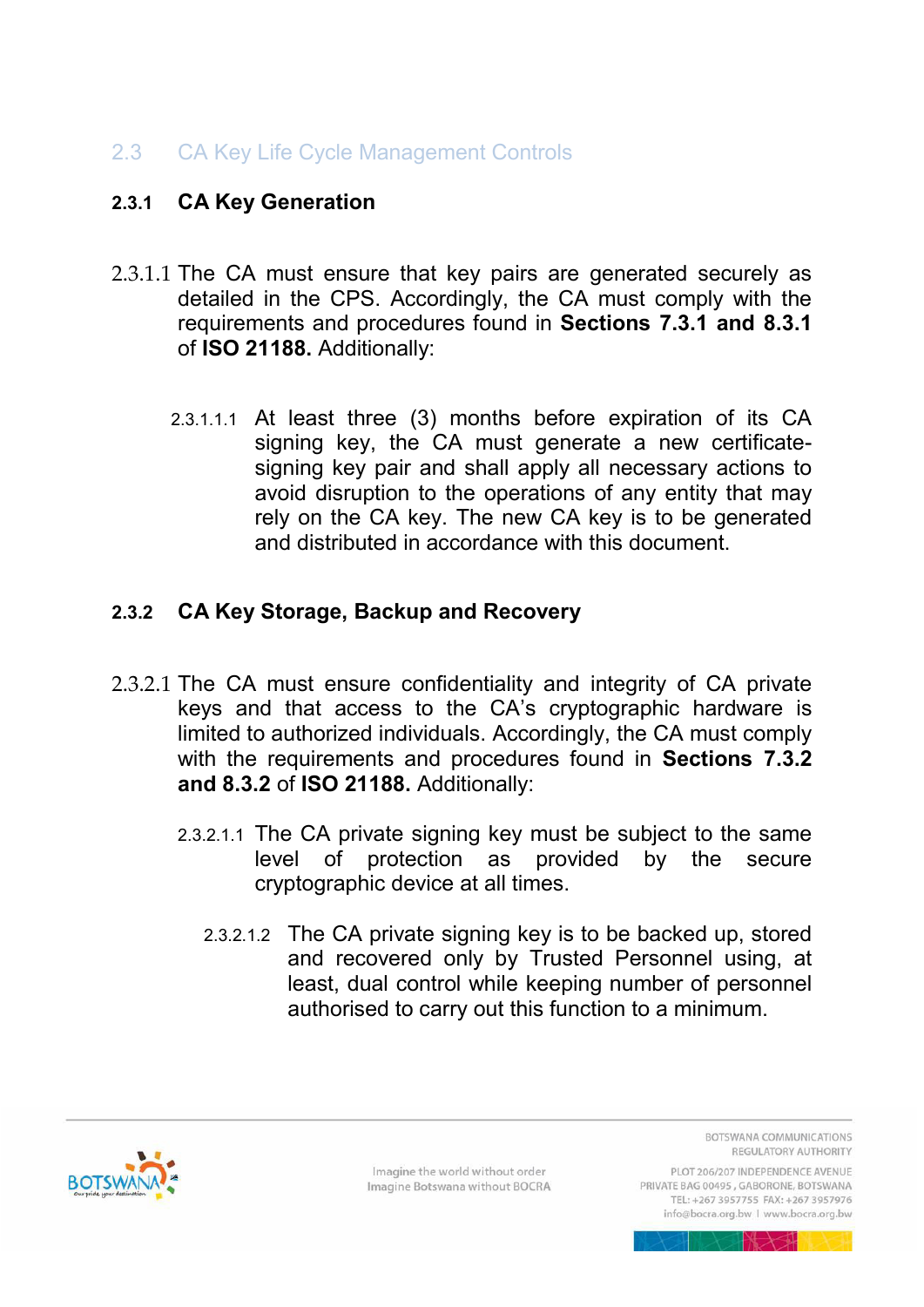# <span id="page-21-0"></span>**2.3.3 CA Key Distribution**

2.3.3.1 The CA must ensure that the integrity and authenticity of the CA signature verification (public) key and any associated parameters are maintained during its distribution to relying parties. Accordingly, the CA must comply with the requirements and procedures found in **Sections 7.3.3 and 8.3.3** of **ISO 21188.**

# <span id="page-21-1"></span>**2.3.4 Key Usage**

- 2.3.4.1 The CA must ensure that its private signing keys are not used inappropriately and thus it must comply with the requirements and procedures found in **Sections 7.3.4 and 8.3.4** of **ISO 21188.**
- 2.3.4.2 CA signing key(s) used for generating certificates may also be used to sign other types of certificates and revocation status information, as long as operational requirements for the CA environment are upheld and the certificate signing keys are only used within physically secure premises.

# <span id="page-21-2"></span>**2.3.5 CA Key Archival and Destruction**

2.3.5.1 The CA must ensure that archived CA keys remain confidential and secured in the event that they are put back into production and that CA keys are completely destroyed at the end of the key pair life cycle as determined by the CPS. Accordingly, it must comply with the requirements and procedures found in **Sections 7.3.5 and 8.3.5** of **ISO 21188.**

# <span id="page-21-3"></span>**2.3.6 CA Key Compromise**

2.3.6.1 The CA must ensure that continuity of operations is maintained to the maximum extent possible in the event of the compromise of the CA's private keys. Accordingly, it must comply with the



Imagine the world without order Imagine Botswana without BOCRA BOTSWANA COMMUNICATIONS REGULATORY AUTHORITY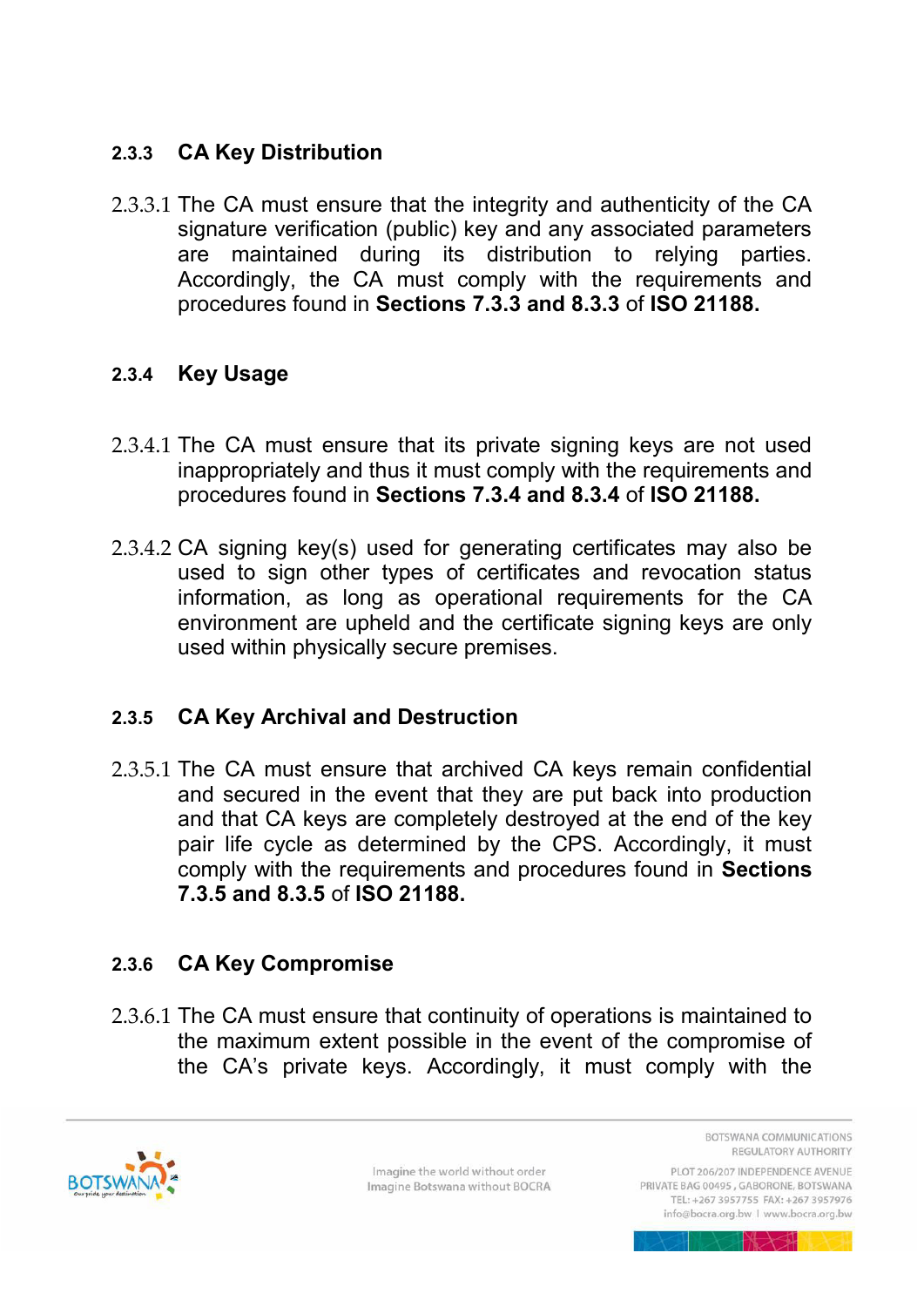requirements and procedures found in **Sections 7.3.6 and 8.3.6** of **ISO 21188.**

<span id="page-22-0"></span>2.4 Subject Key Life Cycle Management Controls

# <span id="page-22-1"></span>**2.4.1 CA-provided Subject Key Generation Services**

- 2.4.1.1 The CA must ensure that signatory keys are generated securely in accordance with the CP and that the secrecy of the private key is guaranteed at all times, including during distribution. Accordingly, it must comply with the requirements and procedures found in **Sections 7.4.1** and **8.4.1** of **ISO 21188.** Additionally:
	- 2.4.1.1.1 Signatory keys generated by the CA must be stored securely before delivery to the subject and must be delivered in a manner such that the secrecy and the integrity of the key is not compromised. Once delivered to the subject, any copies of the subject's private key held by the CA must be destroyed.
	- 2.4.1.1.2 The subject must be able to keep the private key under his sole control at all times.

# <span id="page-22-2"></span>**2.4.2 CA -provided Subject Key Storage and Recovery Services**

2.4.2.1 Where the CA provides subject confidentiality key storage, recovery or escrow services, it shall ensure that subject private keys stored, archived or in escrow by the CA remain secure and confidential at all times and that subject private keys stored by the CA are completely destroyed at the end of the key pair life cycle. Accordingly, it must comply with the requirements and procedures found in **Sections 7.4.2** and **8.4.2** of **ISO 21188.**



Imagine the world without order Imagine Botswana without BOCRA BOTSWANA COMMUNICATIONS REGULATORY AUTHORITY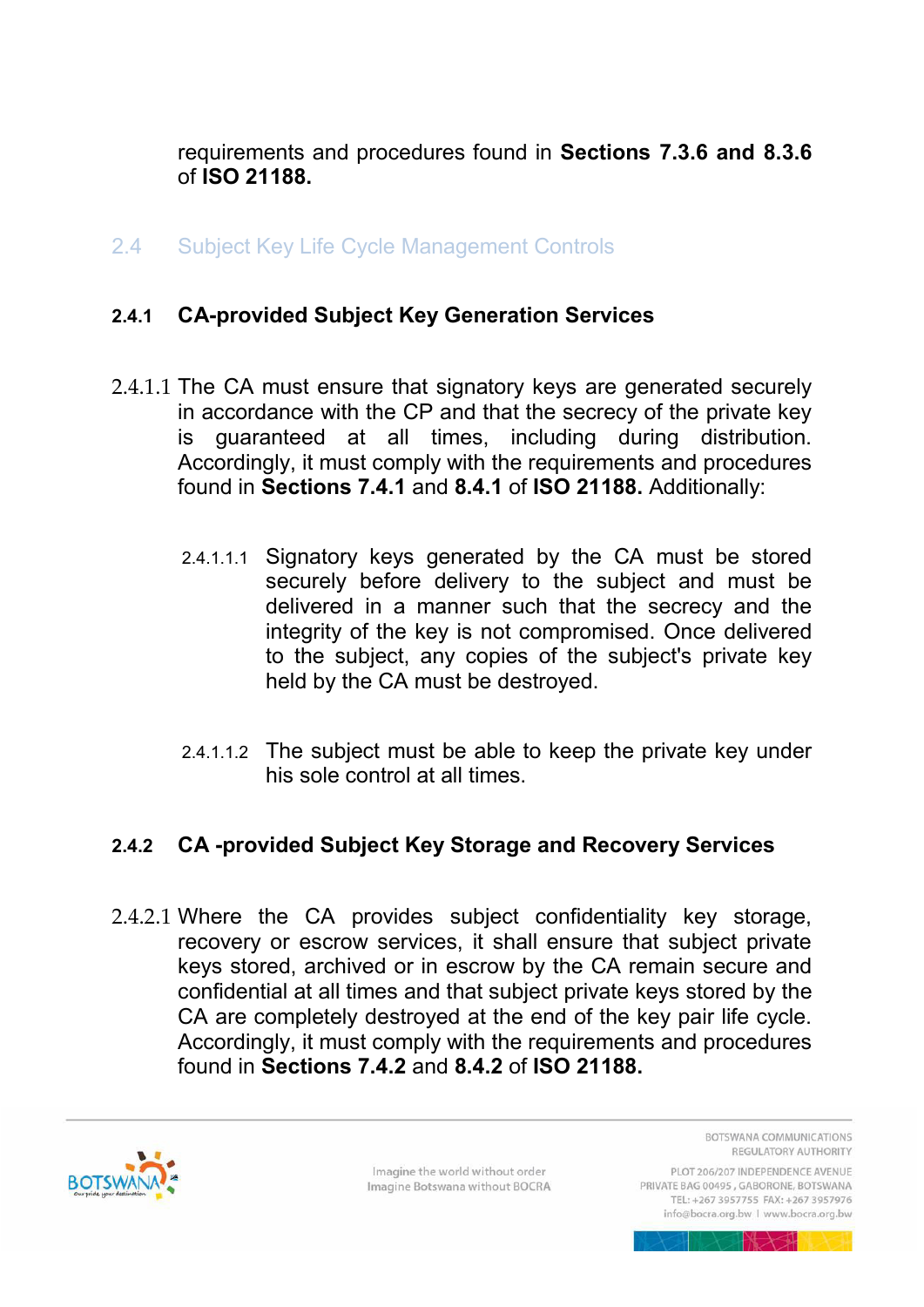# <span id="page-23-0"></span>**2.4.3 Integrated Circuit Card (ICC) Life Cycle Management**

2.4.3.1 Where the CA distributes subject key pairs and certificates using integrated circuit cards (ICCs), it shall ensure that ICC procurement, preparation and personalization are securely controlled by it or any sub-contracted parties and usage is enabled prior to ICC issuance. Furthermore, ICCs must be securely stored, distributed and replaced, and that ICCs returned to the CA are securely terminated. Accordingly, it must comply with the requirements and procedures found in **Sections 7.4.3**  and **8.4.3** of **ISO 21188.**

#### <span id="page-23-1"></span>**2.4.4 Requirements for Subject Key Management**

2.4.4.1 The CA must prescribe the means to securely manage subject keys throughout the key life cycle. In doing so, it must comply with **Sections 7.4.4** and **8.4.4** of **ISO 21188: 2006.**

#### <span id="page-23-2"></span>**2.4.5 Secure-signature-creation device preparation**

- 2.4.5.1 The CA must ensure the integrity of a SSCD that the process is carried out securely this includes the verification of integrity before each use. As a minimum, this means that in addition to ISO 21188, the CA must abide by the following principle:
	- 2.4.5.1.1 Secure-signature-creation device preparation shall be securely controlled by the CA by using a suitable protection profile, defined in accordance with **ISO/IEC 15408** or equivalent;



Imagine the world without order Imagine Botswana without BOCRA BOTSWANA COMMUNICATIONS REGULATORY AUTHORITY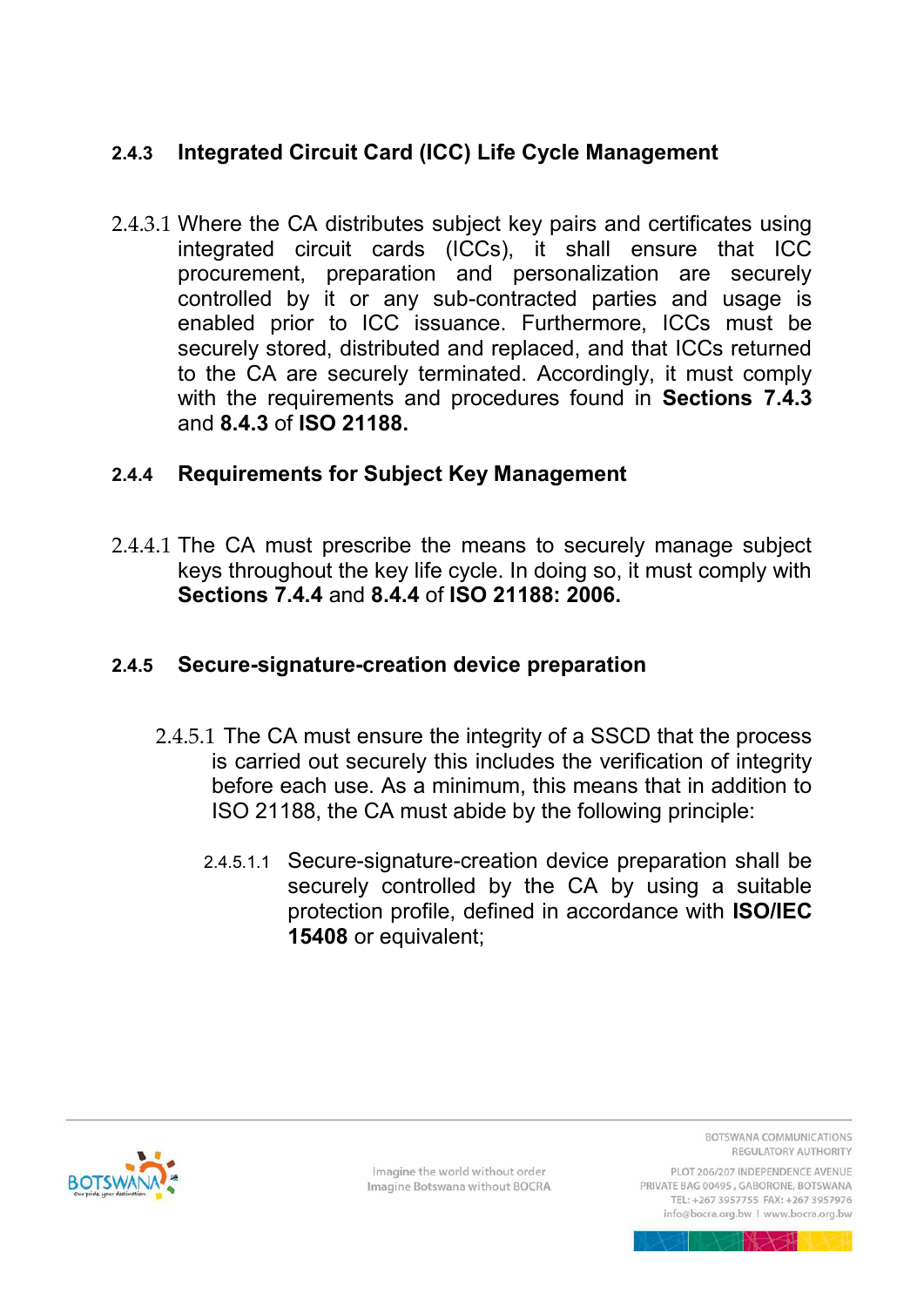# <span id="page-24-0"></span>2.5 Certificate Management Requirements

# <span id="page-24-1"></span>**2.5.1 Subject Registration**

- 2.5.1.1 Since the CA is liable for the accuracy of the information contained in a certificate issued by it, it must have detailed procedures in place for subject registration to ensure that subjects are properly identified. Furthermore, it must ensure that any certificate requests are accurate, authorized and complete. Accordingly, it must comply with **Sections 7.5.1** and **8.5.1** of **ISO 21188: 2006.**
- <span id="page-24-2"></span>2.5.1.2 Where the subject is an individual obtaining the certificate **for his/her individual use**, evidence must be provided to the CA of:
	- name of the subject (including surname and given names);
	- date and place of birth of the subject;
	- passport/identity card number or other unique identification data relating to the subject, allowing him/her to be distinguished from other individuals with the same or a similar name;
	- a physical address and other details where the subject may be contacted.

Official identification documents used for the purposes of this section must be **valid and not expired.**

<span id="page-24-3"></span>2.5.1.3 Where the subject is obtaining the signature **on behalf or in association with an entity**, evidence of the following must also be provided to the CA:



Imagine the world without order Imagine Botswana without BOCRA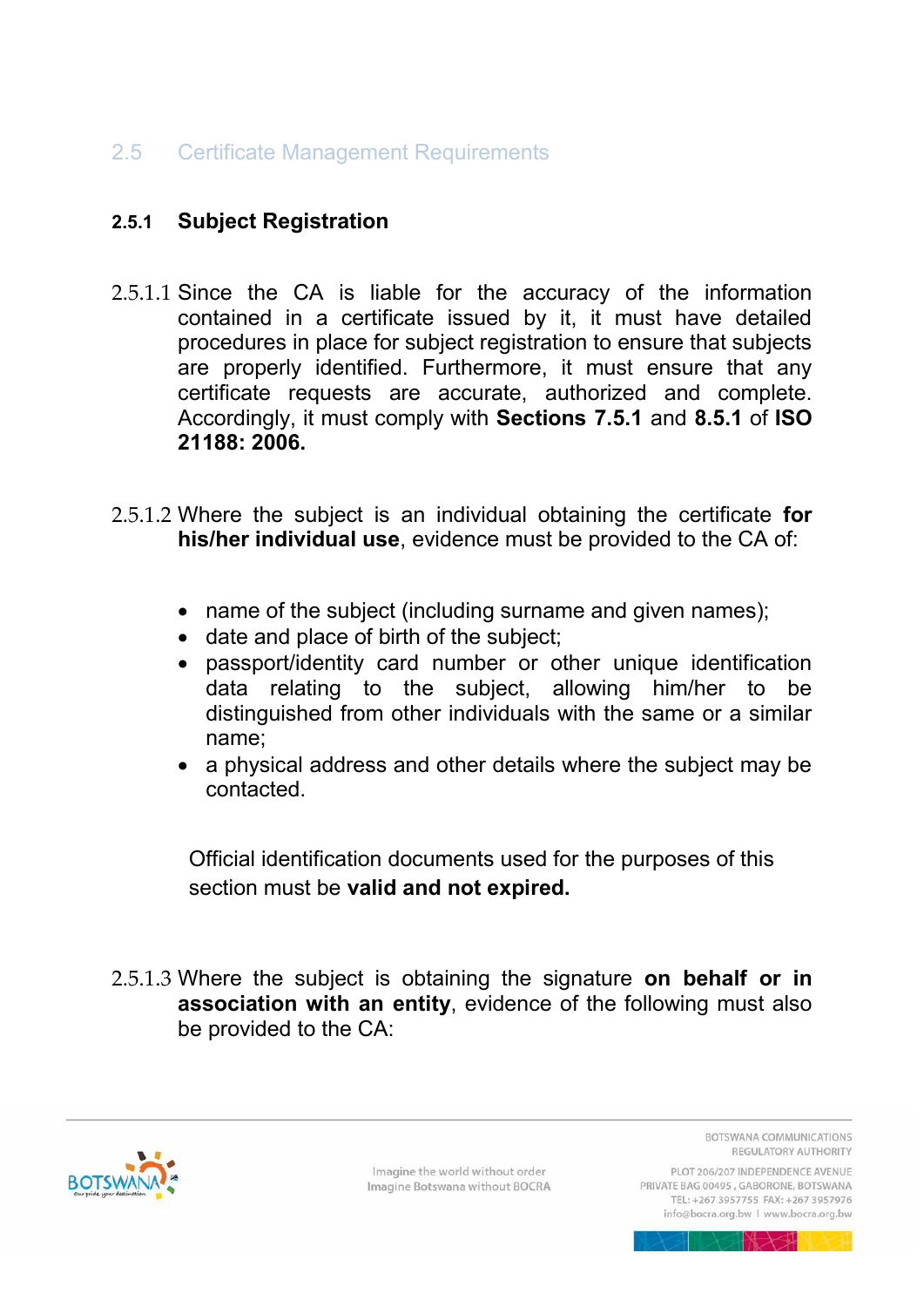- full name and legal status of the entity;
- registration information of the entity;
- Evidence that the subject is associated with the entity and has the authority to act on its behalf.
- 2.5.1.4 Further to receipt of the evidence above, the CA must, before completing registration, verify:
	- by appropriate means, the authenticity of the evidence provided in accordance with Paragraph [2.5.1.2](#page-24-2) and [2.5.1.3](#page-24-3)  above;
	- the identity of the subject (and subscriber, where applicable) as detailed in the same Paragraphs [2.5.1.2](#page-24-2) and [2.5.1.3;](#page-24-3)
	- the uniqueness of the subject's name as appearing on the certificate;
	- that the subject/subscriber is fully aware of the terms and conditions in the CA's terms and conditions the CP and the CPS;
	- That any a domain name contained in the certificate can be rightfully used by the subject/subscriber.
- 2.5.1.5 Evidence of the identity of an individual should be checked against a physical person directly. Where this is not possible, means which provide equivalent assurance to physical presence should be used. By way of illustration, the subject can provide a certified copy of his identification documents together with a declaration that the said documents correspond to the image and likeness of the subject. Certification and declaration must be carried out by a legal professional, accountancy professional, notary or equivalent. In all cases of such 'indirect verification', the CA must carry out additional checks on both subject and certifier. Recognised commercial electronic data providers may be useful for such purposes.



Imagine the world without order Imagine Botswana without BOCRA **BOTSWANA COMMUNICATIONS** REGULATORY AUTHORITY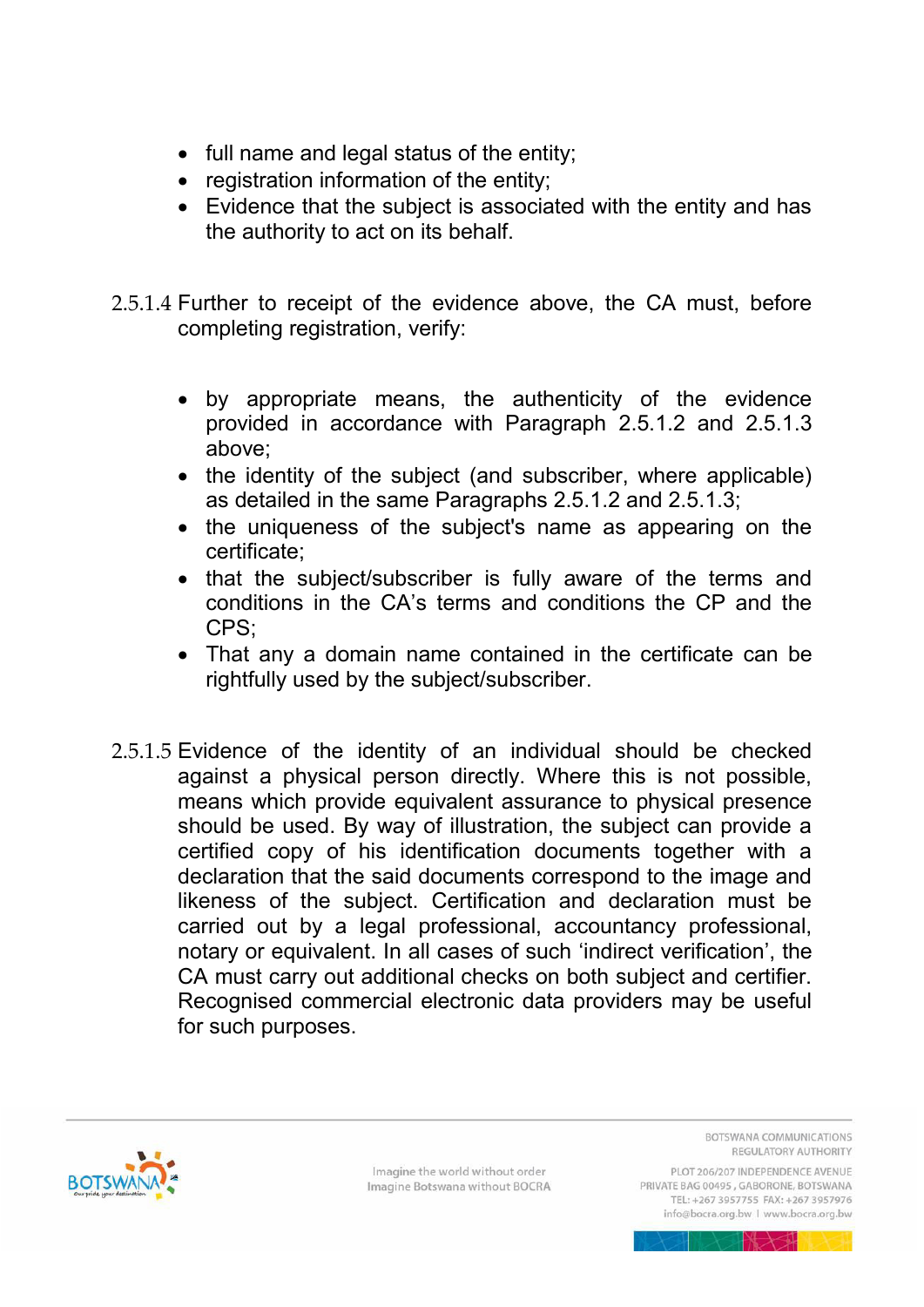# <span id="page-26-0"></span>**2.5.2 Certificate Renewal, Re-Key & Update**

2.5.2.1 The CA must ensure that certificate renewal, re-key and update requests, where supported, are complete, accurate and duly authorized. Accordingly, it must comply with **Sections 7.5.2, 8.5.2, 7.5.3 and 8.5.3** of **ISO 21188: 2006.** Additionally:

2.5.2.1.1 Before renewal, re-key or update a CA must:

- verify the identity of the requesting party;
- confirm that the information and evidence presented during the initial registration of the subject, as identified in Paragraphs [2.5.1.2](#page-24-2) and [2.5.1.3,](#page-24-3) is still valid;
- obtain updated versions of any expired identification documents;
- repeat identify verification procedures detailed in the Part [2.5.1](#page-24-1) if the distinguished name or any significant information has changed from the initial registration;
- verify that the subject/subscriber is fully aware of any changes in the CA's terms and conditions, the CP and the CPS;
- verify that any a domain name contained in the certificate can still be rightfully used by the subject/subscriber;
- Verify that the subject is associated with an entity still has the authority to act on its behalf.
- 2.5.2.1.2 The CA should notify subscribers of the need for renewal and re-key two (2) months before its expiry.
- 2.5.2.1.3 The start date of the renewed certificate must be the same as that in the original certificate.

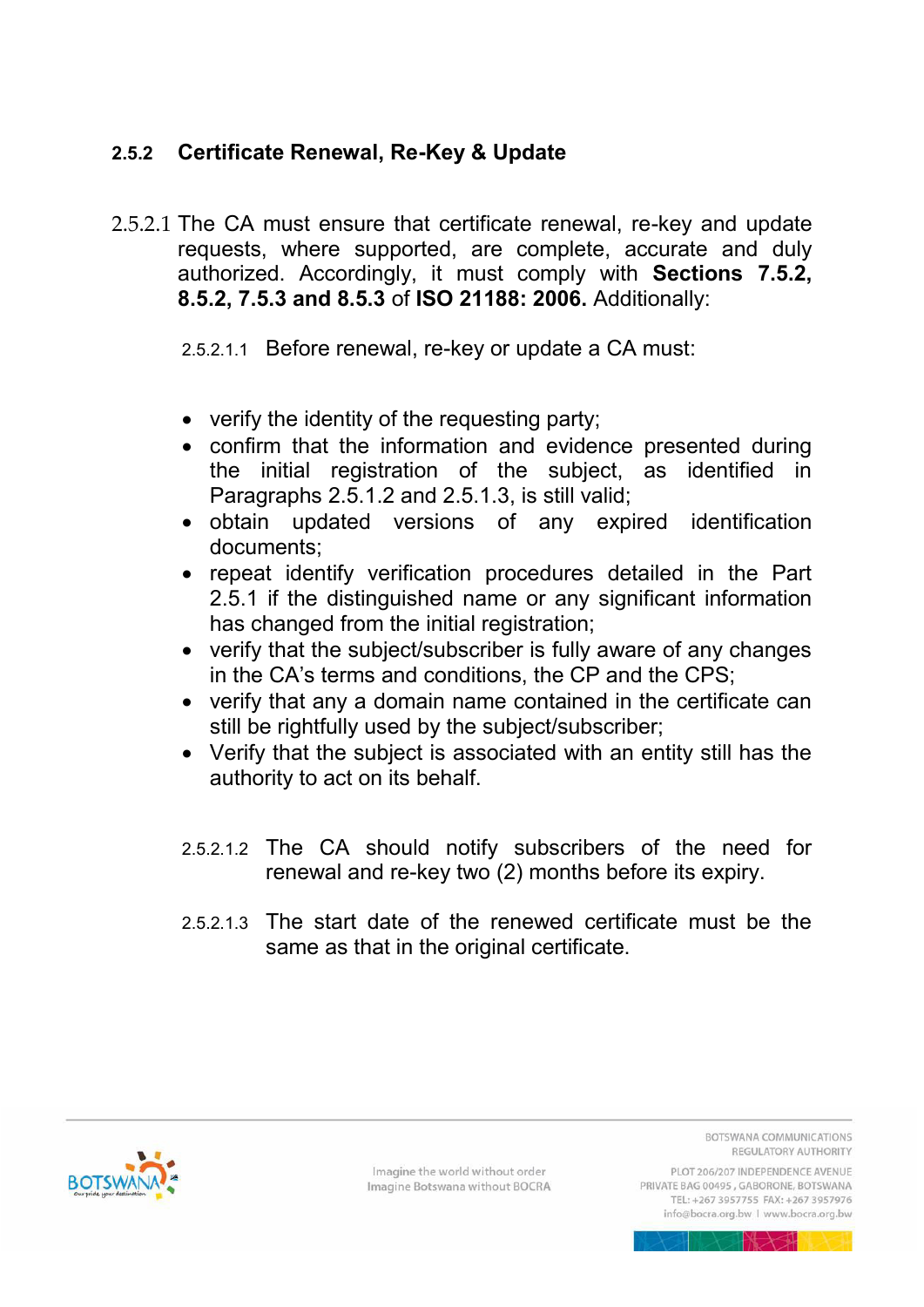# <span id="page-27-0"></span>**2.5.3 Certificate Issuance**

- 2.5.3.1 The CA must ensure that it generates and issues certificates securely, as detailed in its CP and CPS, to maintain their authenticity and integrity. Accordingly, it must comply with **Sections 7.5.4 and 8.5.4** of **ISO 21188: 2006.** Additionally:
	- 2.5.3.1.1 The CA cannot re-assign a specific distinguishable name which has been used in an issued certificate to another subject or subscriber.

#### <span id="page-27-1"></span>**2.5.4 Certificate Distribution**

2.5.4.1 The CA must ensure that certificates are made available as necessary to subscribers, subject persons and relying parties through a secure communication channel, established to ensure the authenticity, integrity and confidentiality of the exchanges. Accordingly, it must comply with **Sections 7.5.5** and **8.5.5** of **ISO 21188: 2006.**

#### <span id="page-27-2"></span>**2.5.5 Certificate Revocation**

- 2.5.5.1 The CA must ensure that certificates are revoked in a timely manner as required in the circumstances of the case and based on authorized and validated certificate revocation requests. In doing so, the CA must comply with **Sections 7.5.6** and **8.5.6** of **ISO 21188: 2006.** Additionally:
	- 2.5.5.1.1 The time between the receipt of a request or report and the change to revocation status information being available to all relying parties **shall never exceed one (1) day**. A certificate's revocation status may be set to 'suspended' while the revocation is being confirmed.



Imagine the world without order Imagine Botswana without BOCRA BOTSWANA COMMUNICATIONS REGULATORY AUTHORITY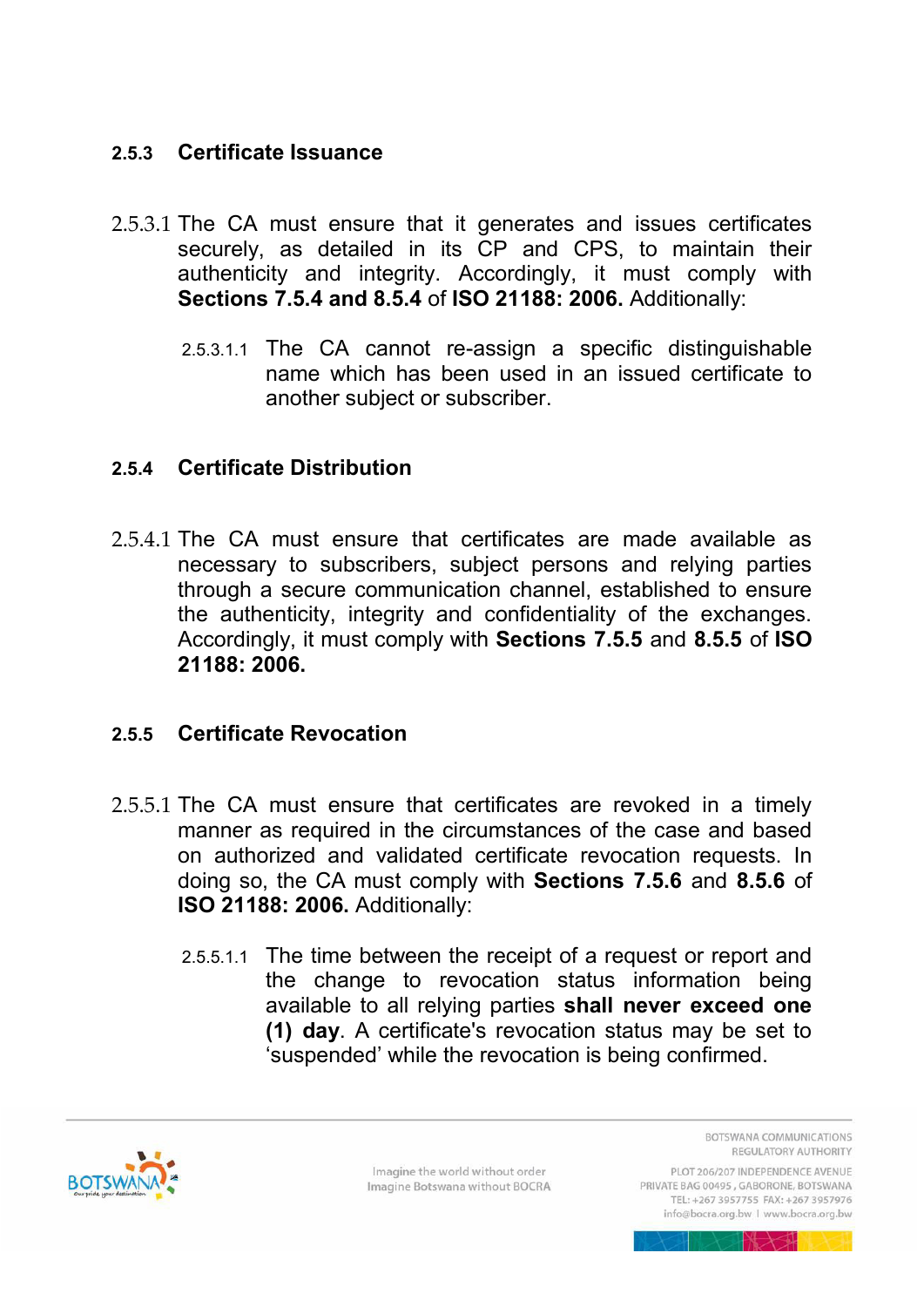- 2.5.5.1.2 The CA is to provide a means of rapid communication for certificate revocation services as detailed in the CP and CPS, and which must be available **24 hours per day, 7 days per week**. Revocation status information shall be publicly and internationally available and shall continue to include information on the status of a certificate at least until the certificate expires.
- 2.5.5.1.3 The CA should detail the maximum length of time for which a certificate can remain suspended before it is definitively revoked.

#### <span id="page-28-0"></span>**2.5.6 Certificate Suspension**

2.5.6.1 Where certificate suspension is supported, the CA must ensure that certificates are suspended in a timely manner, as required in the circumstances of the case and based on authorized and validated certificate suspension requests. The CA must comply with **Sections 7.5.7** and **8.5.7** of **ISO 21188: 2006.**

#### <span id="page-28-1"></span>**2.5.7 Certificate Validation Services**

- 2.5.7.1 The CA shall maintain controls to provide reasonable assurance that timely, complete and accurate certificate status information (including certificate revocation lists and other certificate status mechanisms) is made available to relevant parties in accordance with the CP. In doing so, the CA must comply with **Sections 7.5.8**  and **8.5.8** of **ISO 21188: 2006.**
- <span id="page-28-2"></span>2.6 CA Certificate Life Cycle Management Controls



Imagine the world without order Imagine Botswana without BOCRA **BOTSWANA COMMUNICATIONS** REGULATORY AUTHORITY